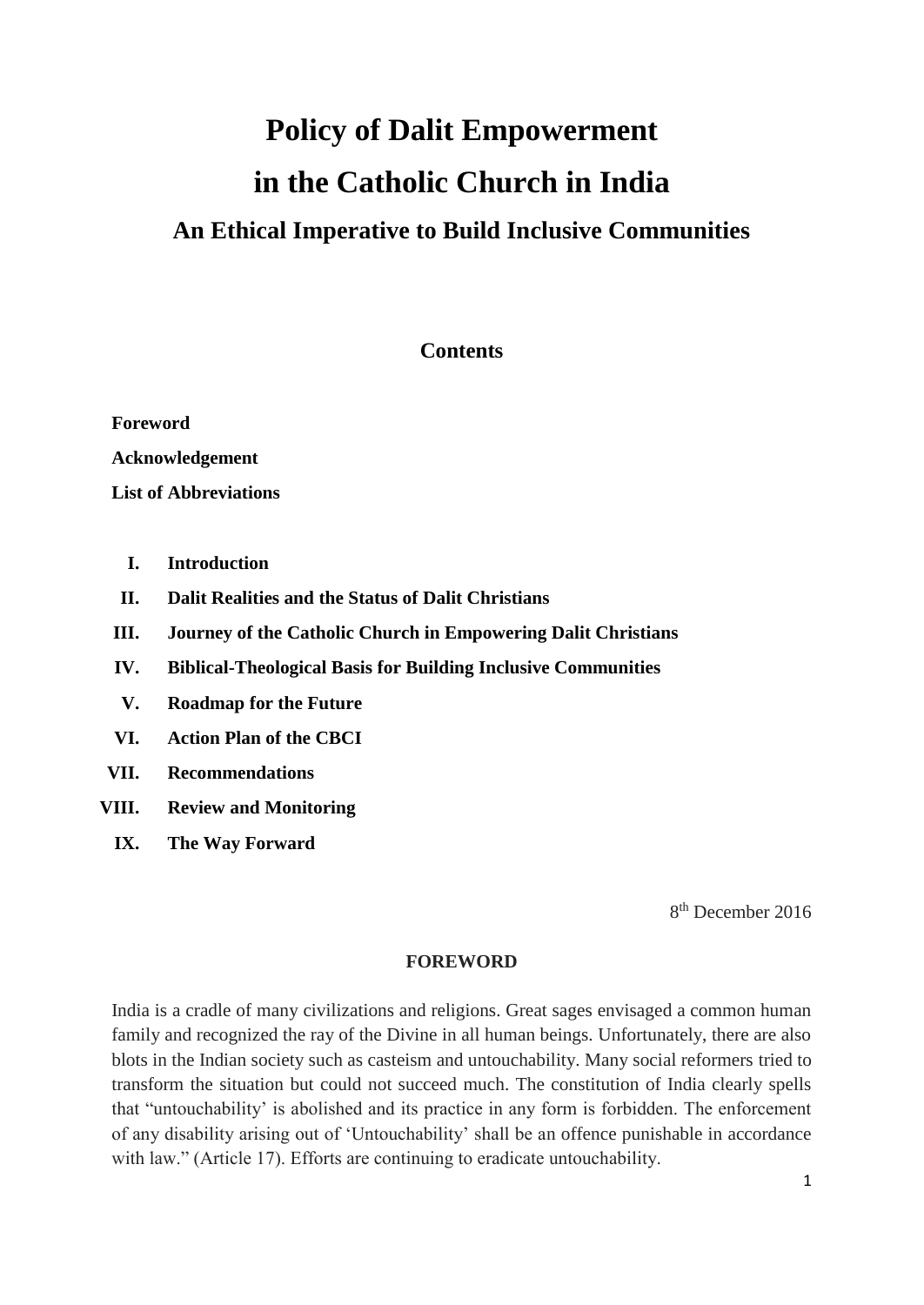The Church has been playing an important role in empowering Dalits. Individually and organizationally endeavors have been made to educate and to employ them. Dalits professing Christian Faith are still denied by the Government of India the benefits of the reservation policy given to other Dalits professing Hindu, Sikh and Buddhist Faiths.

During the seminars about Dalit empowerment, meetings with the Dalit leaders, strong suggestions had emerged for a clear policy from the Church on Dalit empowerment. The 125th birth anniversary of Dr. Babasaheb Ambedkar, an unique leader who spearheaded the struggles of the marginalized communities particularly the Dalits, was another occasion for deep reflection on the Dalits issue.

Considering the present scenario and keeping in mind the need to awaken the Dalit communities, the Catholic Bishops' Conference of India (CBCI) is making this landmark decision of issuing its Dalit policy. It is the fruit of various deliberations held by leaders who are interested in the cause of Dalits discussed and approved by the Catholic Bishops of India. This Policy gives clear directions for the Church to further empower Dalits who are in need of special attention and care.

It is the call of the Church along with the Magnificat of Mother Mary to create an equitable Church and society proclaiming "*He has brought down the powerful from their thrones, and lifted up the lowly; he has filled the hungry with good things, and sent the rich away empty".(Lk 1: 52-53)*

As the president of the Catholic Bishops' Conference of India, I whole heartedly urge the Bishops, priests, religious and lay leaders to internalize and to implement the policy in all levels. We should consider it as our obligation based on Christian Faith to empower our children, sisters and brothers of Dalit origin and other marginalized people. May our Lady Mother of the poor and the marginalized intercede for us in our efforts to strengthen the weak and marginalized.

+ Baselios Cardinal Cleemis Major Archbishop-Catholicos & President, Catholic Bishops' Conference of India.

# **Acknowledgement**

All human beings are created in the image and likeness of God. Hence everyone is precious in the eyes of God and fellow human beings. The central truth of the Christian faith is the Incarnation. Jesus our Savior became a human person to affirm human dignity. The life and mission of Jesus is to preach the love of God and love of neighbor. The preferential love for the neglected and the despised is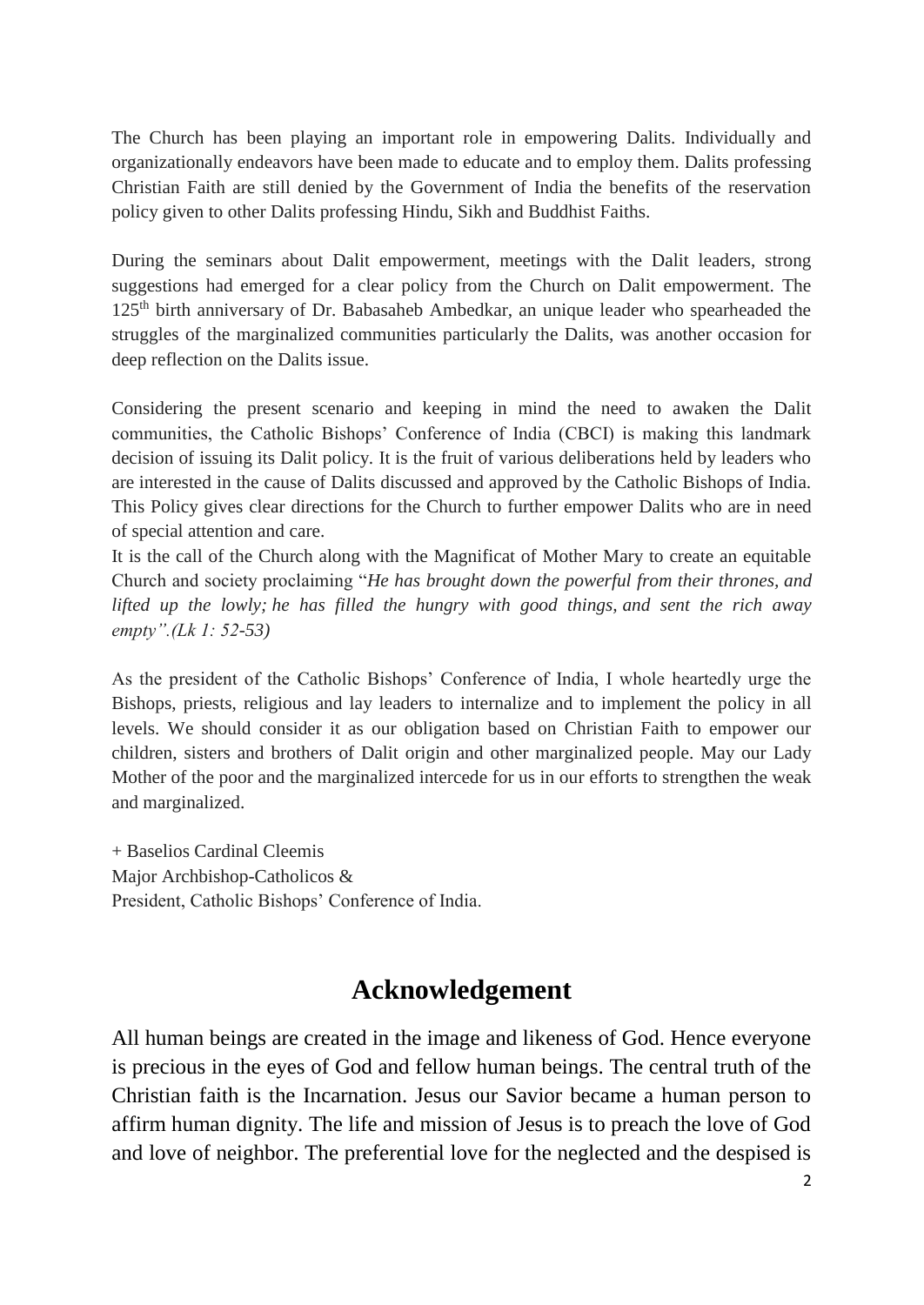the characteristic mark of the ministry of Jesus. The Nazareth Manifesto (Luke 4:16-18), his special love towards the outcastes, the lepers, the despised and the women are unique aspects of the ministry of Jesus.

Anything that goes against human worth is against the plan of God. Caste discrimination and untouchability are against the fundamental tenets of Christian Faith. Hence, in the liturgy of Baptism there is a call to renounce casteism. However, practices of untouchability do exist in the Church. The CBCI statements painfully observe these facts and exhort the Christian community to eradicate these abominable practices. The Catholic Bishops of India have committed themselves to empower Dalits and other marginalized groups in the church and in the society.

The Indian state discriminates against Dalits professing Christian Faith by denying the benefits of the Reservation Policy. It means depriving Dalit Christians their means to livelihood such as economic benefits, job opportunities, denying political representation and legal protection given under SC/ST Prevention of Atrocities Act (1989). Various regional and national commissions, including the Mandal Commission and recent Ranganath Misra Commission have recommended that the benefits of the reservation policy must be extended to all Dalits. Many years of democratic and peaceful struggle to obtain equal rights for Dalit Christians has not produced the desired results.

We are celebrating the birth anniversary of Dr. Babasaheb Ambedkar, the undisputed leader of Dalits who was the brain behind the Reservation policy which is an expression of social justice. There is no doubt that the Church has played an important role in educating the Dalits, Adivasis and other marginalized groups. However, it is the need of the hour to spell out clearly the policy of the Church in empowering the Dalits. Collective and united actions are needed for the human flourishing of children, sisters and brothers of Dalit origin.

In response to this need the Catholic Bishops' Conference of India has prepared a policy for Dalit empowerment. It is the fruit of various deliberations held at the regional and national levels. Let me acknowledge here the commitment and the hard work done by bishops, priests, religious, activists, theologians, biblical scholars, sociologists, regional and diocesan secretaries and particularly the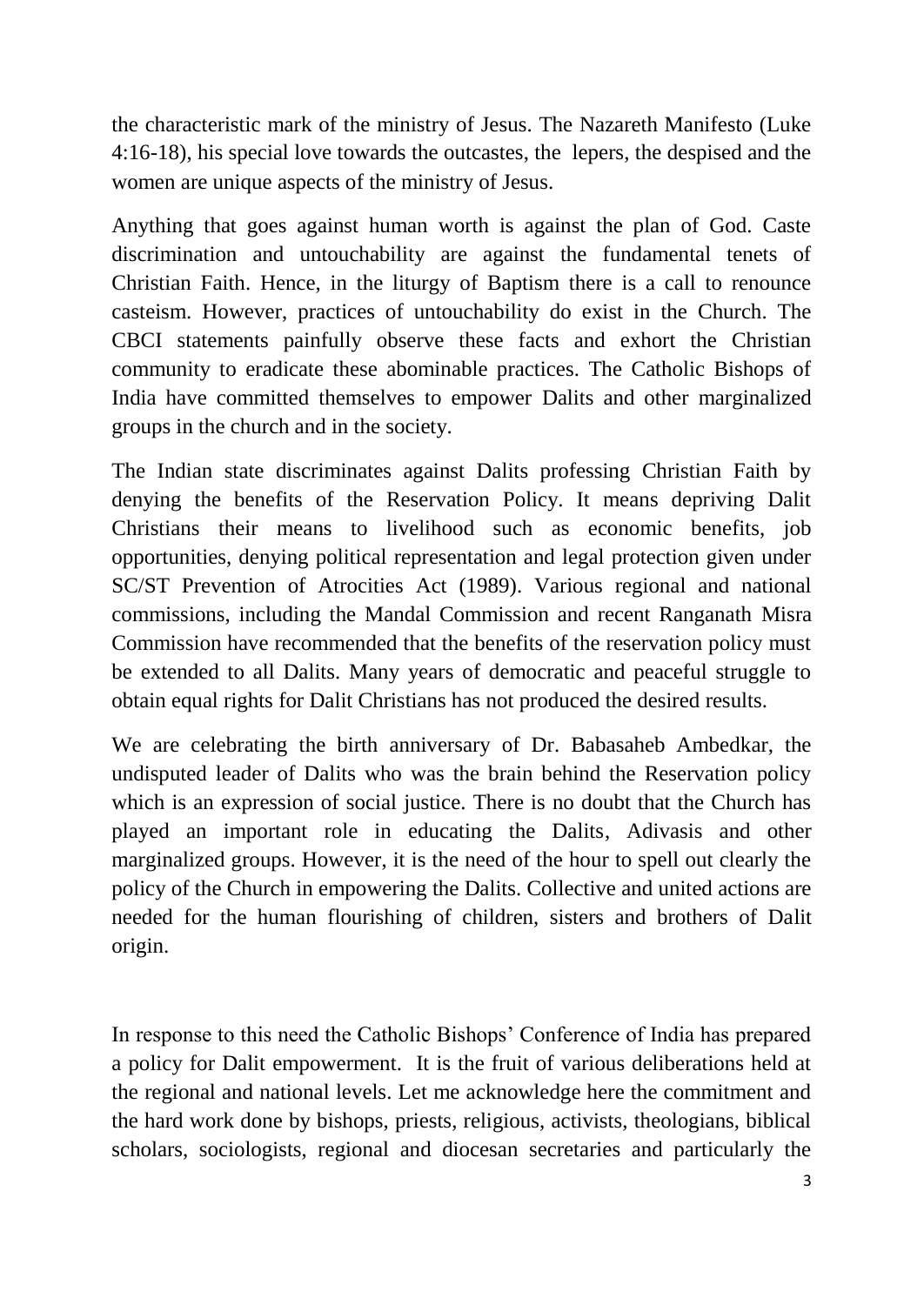CBCI Office for SC/BC. I would like to express my sincere appreciation and gratitude to each and every one of them. My heartfelt gratitude to the CBCI Office- bearers, the members of the Standing Committee of CBCI and the special drafting committee to study the policy.

Our credible and meaningful presence in the nation is possible only when we share the pain and agony of our children, sisters and brothers of Dalit origin. Let us strive our level best to accompany them through our collective efforts to realize the dream of Jesus, a new social order where love, peace, equality and justice reign supreme.

# **Most Rev. A. Neethinathan**

Chairperson, CBCI Office for SC/BC

Bishop of Chingleput

# **List of Abbreviations**

| <b>AIACHE</b> | All India Association for Christian Higher Education |
|---------------|------------------------------------------------------|
| <b>AICU</b>   | All India Catholic Union                             |
| <b>AIIMS</b>  | All India Institute of Medical Sciences              |
| AL            | Amoris Laetitia                                      |
| <b>BC</b>     | <b>Backward Class</b>                                |
| <b>CBCI</b>   | Catholic Bishops' Conference of India                |
| <b>CBO</b>    | <b>Community Based Organisation</b>                  |
| <b>CBSE</b>   | <b>Central Board of Secondary Education</b>          |
| <b>CDLM</b>   | <b>Christian Dalit Liberation Movement</b>           |
| <b>CRI</b>    | Conference of Religious India                        |
| <b>CSCO</b>   | Christians of Scheduled Caste Origin                 |
| <b>CSO</b>    | Civil Society Organization                           |
| <b>CST</b>    | Catholic Social Teaching                             |
| <b>CTA</b>    | <b>Committee for Tribal Affairs</b>                  |
| <b>DCLM</b>   | Dalit Christian Liberation Movement                  |
| <b>DSSS</b>   | Diocesan Social Service Society                      |
| <b>EFI</b>    | Evangelical Fellowship of India                      |
| <b>GS</b>     | Gaudium et Spes                                      |
| IAS           | <b>Indian Administrative Service</b>                 |
| <b>IFS</b>    | <b>Indian Foreign Service</b>                        |
|               |                                                      |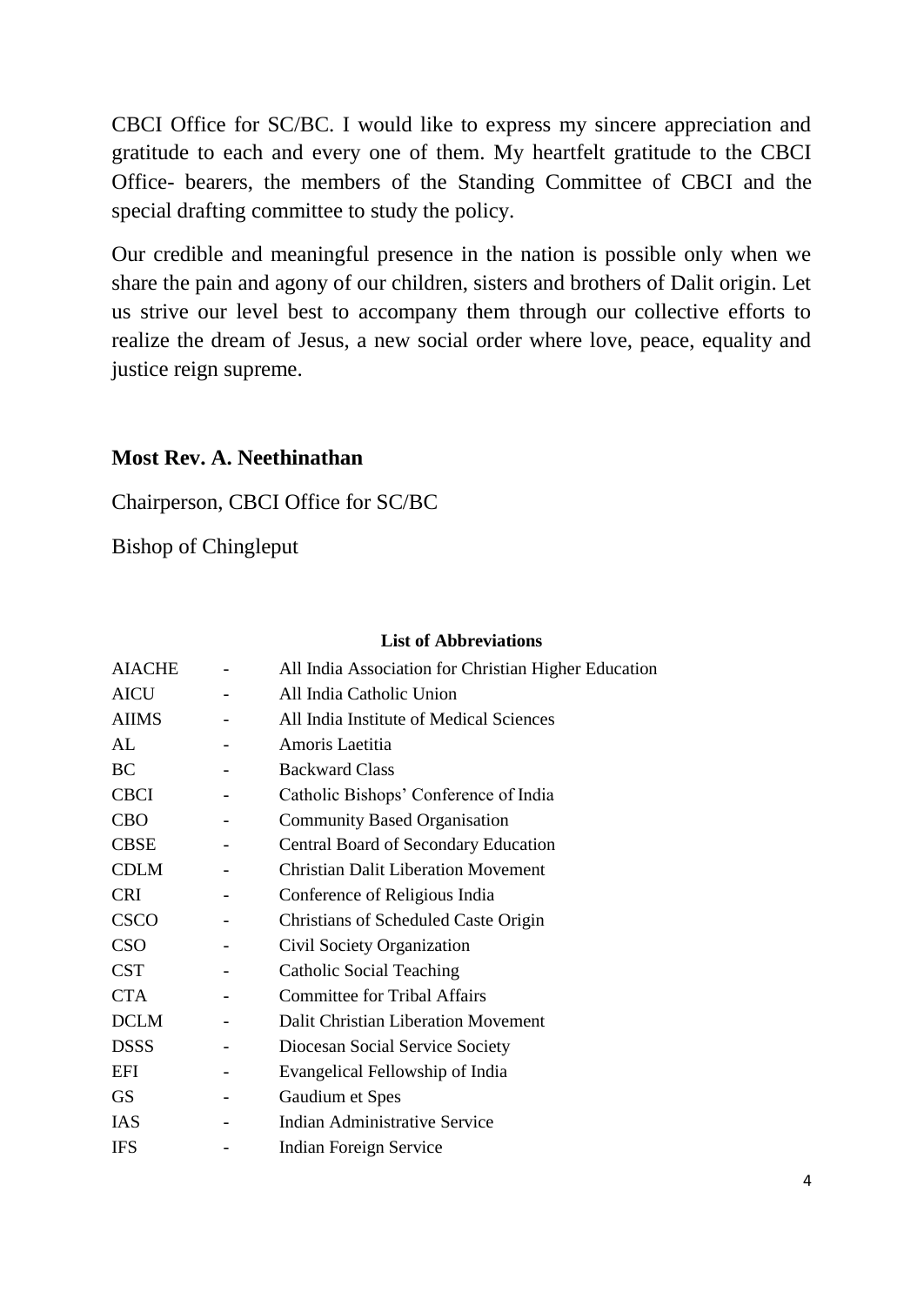| <b>IIM</b>   | Indian Institute of Management                       |
|--------------|------------------------------------------------------|
| <b>IIT</b>   | Indian Institute of Technology                       |
| <b>IPS</b>   | <b>Indian Police Service</b>                         |
| $_{\rm LI}$  | Laudato Si                                           |
| <b>MIDS</b>  | Madras Institute of Development Studies              |
| <b>MPCE</b>  | Monthly Percapita Consumption Expenditure            |
| <b>NBCLC</b> | National Biblical Catechetical and Liturgical Centre |
| <b>NCCI</b>  | National Council of Churches in India                |
| <b>NCDC</b>  | National Council of Dalit Christians                 |
| <b>NCSC</b>  | <b>National Commission for Scheduled Castes</b>      |
| <b>NCST</b>  | <b>National Commission for Scheduled Tribes</b>      |
| <b>NGO</b>   | Non-Governmental Organization                        |
| <b>NHRC</b>  | <b>National Human Rights Commission</b>              |
| <b>SC</b>    | <b>Scheduled Caste (Dalits)</b>                      |
| <b>SCSP</b>  | Scheduled Caste Sub Plan (Special Component Plan)    |
| <b>SRS</b>   | Sollicitudo Rei Socialis                             |
| <b>ST</b>    | Scheduled Tribes (Adivasis / Indigenous Peoples)     |
| <b>TNBC</b>  | Tamil Nadu Bishops' Council                          |
| <b>TSP</b>   | Tribal Sub Plan                                      |
|              |                                                      |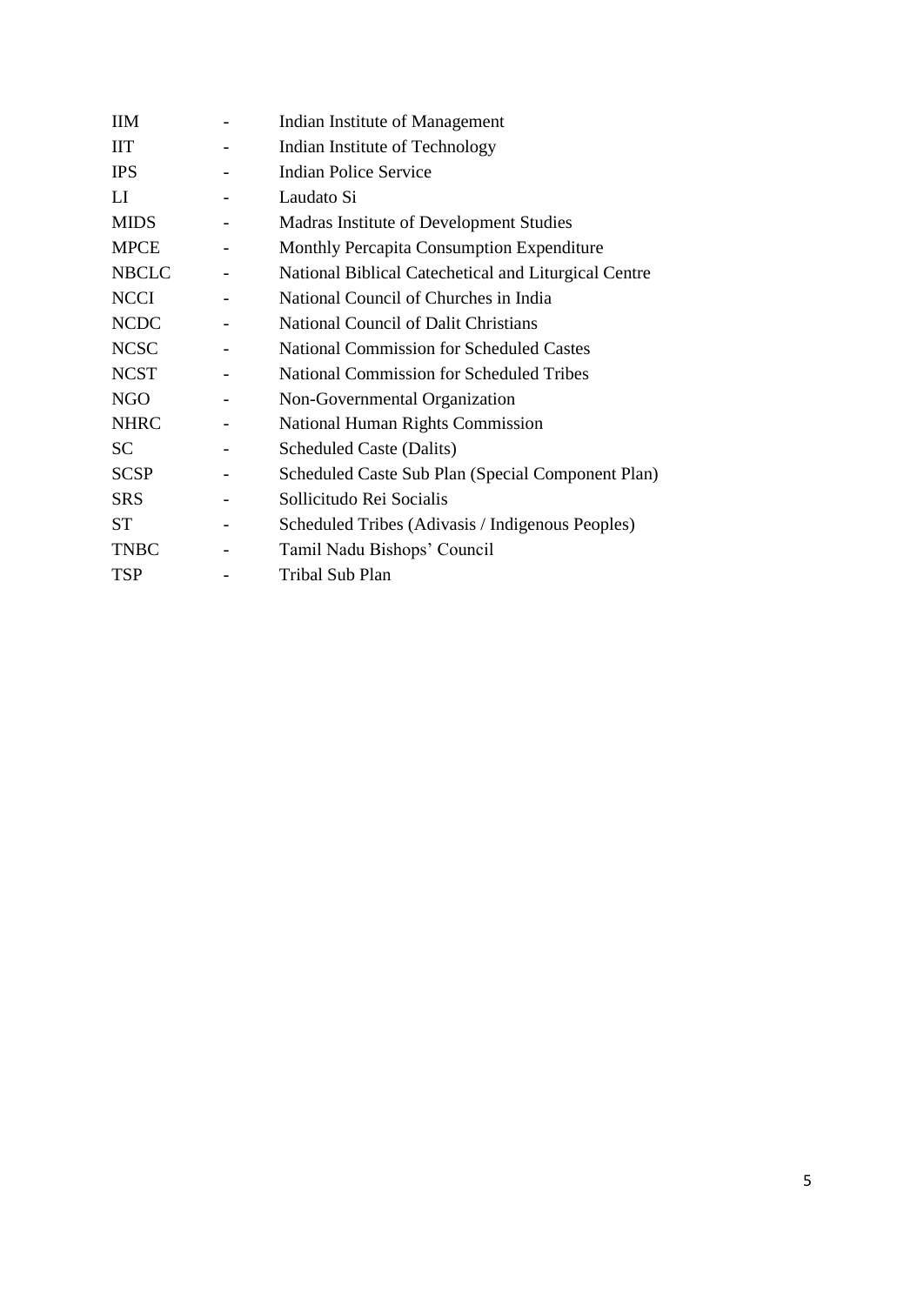# **I. Introduction**

- 1. In the beginning God created human beings in 'His own image and likeness' (Gen 1:26). But when they alienated themselves from Him, evil entered the world and destroyed the beauty of the universe. To re-create and restore His image, God sent His only Son (Jn 3:16) to proffer salvation and the possession of total well-being, enabling all human beings to experience their fulfilment, where all would live in total equality, fellowship and communion. A sustained movement to strive for the well-being of all and in particular the Dalits is an urgent need for the biblical vision to become a reality in India. This policy aims at rooting out all discriminative caste consciousness and similar divisive prejudices and iniquitous practices.
- 2. Dalits, though historically the daughters and sons of the soil, are today alienated from it and they are silenced and robbed of dignity, 1 largely deprived of the basic necessities of life. They are seen and treated as children of a lesser God. However, there is a growing consciousness in the Church to restore dignity of all and justice to the last and the least.
- 3. Pope John Paul II has categorically stated:

"Any semblance of a caste-based prejudice in relations between Christians is a countersign to authentic human solidarity, a threat to genuine spirituality and a serious hindrance to the Church's mission of evangelization. Therefore, customs and traditions that perpetuate or reinforce caste division should be sensitively reformed so that they may become an expression of solidarity of the whole Christian community."<sup>2</sup>

- 4. In the "Face of Mercy", Pope Francis indicates that justice and mercy are the two sides of God's love. Justice is to be imparted with regard to the human dignity of Dalits so that the entire humankind enjoys the mercy and love of God, our common Father.
- 5. As the Church celebrates the 50th anniversary of *Dignitatis Humanae* (Human Dignity) and the  $125<sup>th</sup>$  year of Catholic Social Teaching, and as India commemorates the  $125<sup>th</sup>$ birth anniversary of Dr B.R. Ambedkar, the Holy Year of Mercy is a *Kairos* moment (the privileged moment of Divine Grace) for the Indian Church.
- 6. Deeply aware of the challenges ahead of us in living and experiencing God's love, the CBCI adopts and promulgates the *"Policy of Dalit Empowerment in the Catholic Church in India"*, inviting everyone to go through a process of *metanoia* (repentance) and experience the Easter joy, radically transforming our minds and hearts individually, collectively and structurally. Duly acknowledging various efforts taken by the Church in recent decades, this policy is a step forward, to root out practices of untouchability and caste discrimination at all levels and empowerment of Dalits and Dalit Christians demanding constitutional protection and justice from the state as citizens.
- 7. This policy should not be misconstrued as an effort to divide the Church along caste lines but as an effort to help the deprived within the Church and an invitation to live our faith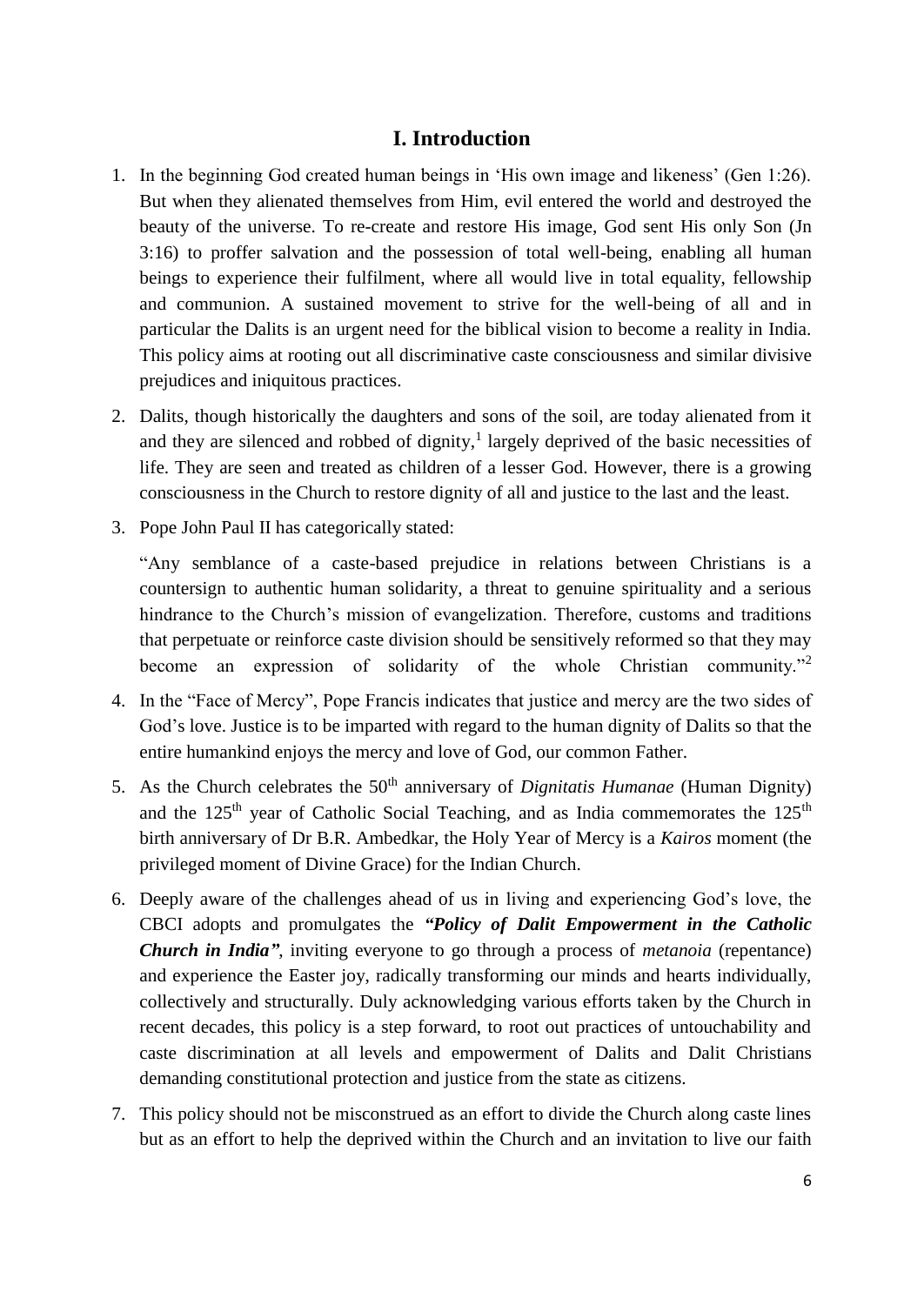more meaningfully and radically, ushering in the era of a New Heaven and a New Earth, following the footsteps of the Risen Lord.

8. Highlighting various efforts taken by the Catholic Church in the last four decades, this document invites us to build God's kingdom here on earth, especially in the Indian context. It also gives a clarion call to the faithful to join hands with all people of goodwill in this new journey filled with mercy, solidarity and justice.

# **II. Dalit Realities and the Status of Dalit Christians**

- 9. The painful realities of Dalit Christians are organically linked to the realities of Dalits, *adivasis*, minorities, women, children, and other marginalized and excluded communities. However, the experience of untouchability is unique to Dalits, resulting in deprivation, discrimination and exclusion at all levels, from womb to tomb.
- 10. Every 18 minutes a crime is committed against a Dalit. Every day, 3 Dalit women are raped, 2 Dalits are murdered, 11 are beaten, and 2 Dalit houses are burnt. Official police statistics in 2012 observes that in the previous five years, every week 13 Dalits are murdered, 6 are kidnapped or abducted, and 5 Dalit houses or possessions are burnt.<sup>3</sup>
- 11. 37 per cent of Dalits live below the poverty line. 54 per cent of their children are malnourished, 21 per cent are undernourished, and 21 per cent are severely underweight. 83 per 1000 children born in Dalit community die before the first birthday; 12 per cent die before their fifth birthday. 45 per cent of Dalits are illiterate; literacy rates for Dalit women are as low as 37.8 per cent in rural India. Dalit women are burdened with double discrimination (gender and caste). Only 27 per cent of Dalit women give institutional deliveries.
- 12. About one-third of Dalit households lack basic facilities. Public health workers refuse to visit Dalit homes in 33 per cent of villages. Dalits are prevented from entering the police station in 27.6 per cent of villages. Dalit children have to sit separately while eating in 37.8 per cent of government schools. Dalits do not get mail delivered to their homes in 23.5 per cent of villages. Dalits are denied access to water sources in 48.4 per cent of villages.
- 13. The conviction rate under the SC/ST Prevention of Atrocities Act is 15.71 per cent and pendency is as high as 85.37 per cent.

*"A large number of cases which deserve to be registered under the Protection of Civil Rights Act or the SC/ST Prevention of Atrocities Act are not actually registered under these Acts, either due to ignorance of law or under pressure from the interested parties. Investigation in even those limited number of cases is often carried out in a slipshod manner and with considerable delay."*<sup>4</sup>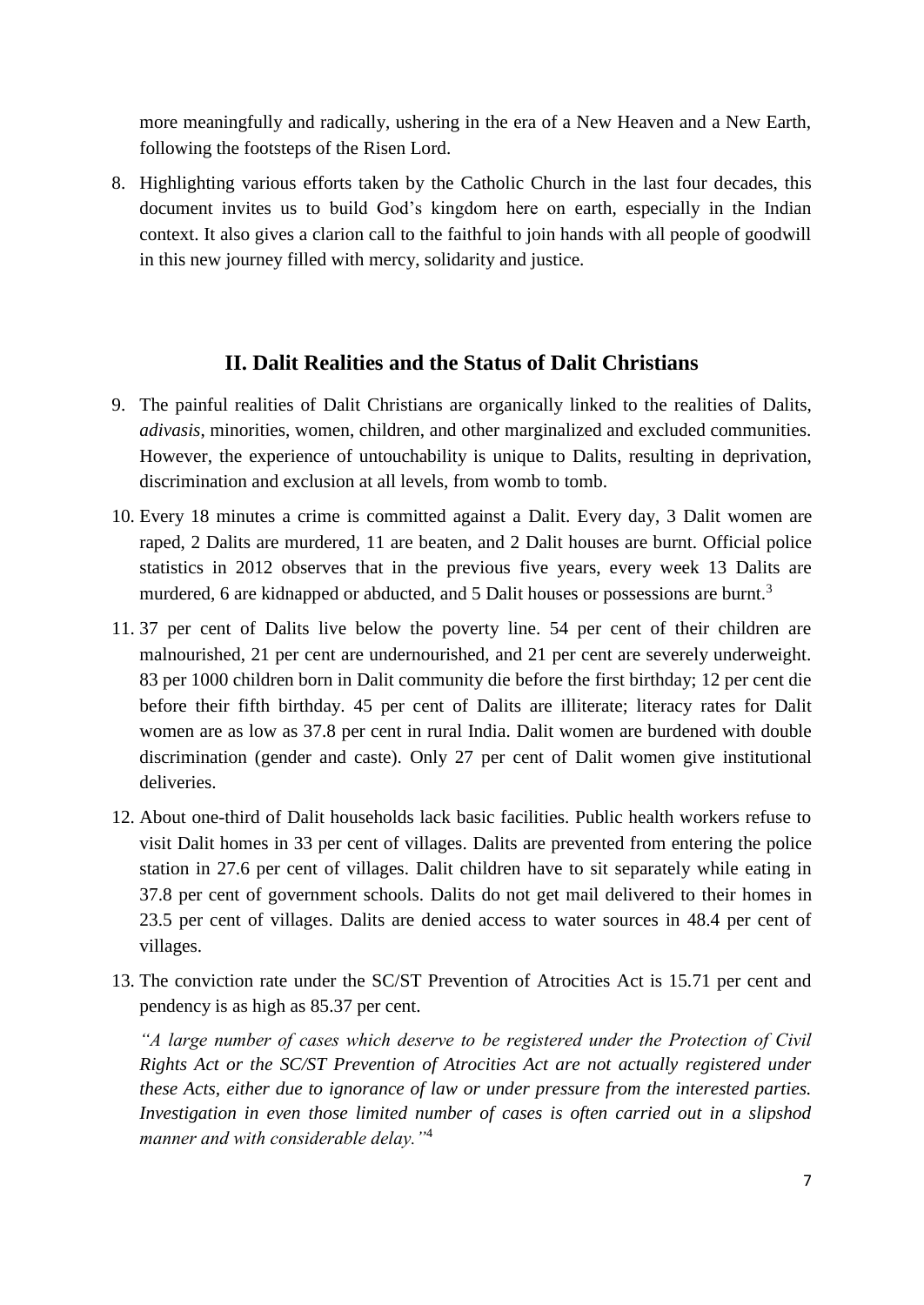- 14. Dalit and tribal students in higher educational institutions of repute, such as the All India Institute of Medical Sciences, New Delhi (AIIMS), Indian Institutes of Technology (IITs), Indian Institutes of Management (IIMs), medical as well as engineering colleges, besides universities, government and private, have committed suicide in the face of monstrous caste-based discrimination from the upper-caste faculty and fellow students. Inquiry commissions, headed by upper-caste judges, have in most cases found no merit in the complaints of Dalit students. The National Commission for Scheduled Castes (NCSC) and the National Commission for Scheduled Tribes (NCST), which are supposed to function as watchdogs, prefer to keep silence for fear of losing their sinecures.
- 15. The State envisioned that the three-pronged approach and strategy adopted in the Constitution<sup>5</sup> would gradually help to eliminate conditions which lead to this violence and over a period of time would promote equality in society.<sup>6</sup>
- 16. But the evidence shows that the State has failed in building India as a social democracy. Due to lack of political will, there has not been an earnest and sustained implementation of policies and programmes at all levels. Neo-liberalism, the new economic ideology of the State, has further impoverished Dalits. Communal forces have greatly polarized Dalits on the basis of sub-castes and religions. As a result, Dalit organizations, civil society organizations (CSOs) and people's movements are in perpetual conflict with the State.

#### **Status of Dalit Christians**

- 17. Dalit Christians experience the same measure of discrimination, violence and exclusion as other Dalits.<sup>7</sup> But they cannot avail the protection of The Prevention of Atrocities Act, since under the law they are not deemed to be Dalits.
- 18. Moreover, Dalit Christians are sandwiched between the State and the Church. Presidential Order, 1950, in para 3 stipulates that "no person who professes a religion different from Hinduism, Sikhism and Buddhism shall be deemed to be a member of Scheduled Caste". In *Soosai v. Union of India*, in 1985, the Supreme Court accepted that caste continues even after conversion, but said that there was not enough evidence that Dalit Christians after conversion are socially and economically as backward as Dalit Hindus. The *Soosai* judgment goes against Article 15(1) of the Constitution, which prohibits discrimination based on religion.
- 19. The Church, by any measure, cannot fully provide compensatory justice to Dalit Christians who have been forced to live as outcastes for thousands of years; but it has the capacity to negotiate and prevail over the political leadership using all the resources within its reach. The Catholic Church is committed to intensify its efforts in support of the Dalit Christians' struggle for justice, equality and empowerment.
- 20. As indicated by various studies the common forms of untouchability faced by Scheduled Caste converts include discrimination suffered at common water sources (22 per cent), at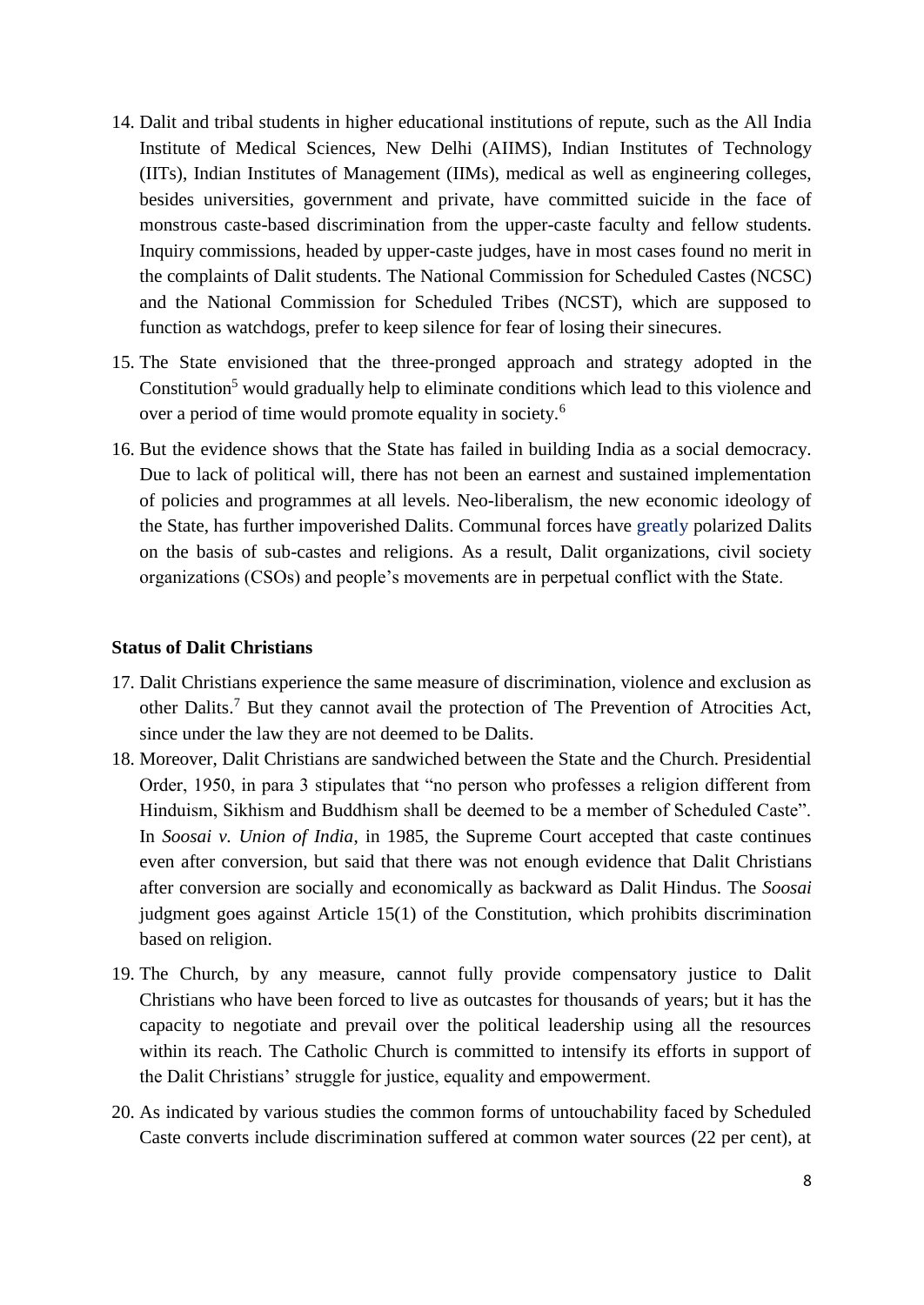school (12 per cent), in intermarrying with Dalit converts, etc. A large majority of Dalit Christians were of the view that there was no significant difference in the attitude of the Hindus towards Dalits in general or towards Dalit converts. Unfortunately, caste mentality has persisted even among some of the Christians<sup>8</sup>.

- 21. Antony Raj in *Discrimination against Dalit Christians in Tamil Nadu* (IDEAS, Madurai, 1992) identified a number of discriminatory practices in the Church. According to the survey conducted by AIACHE in 2001, the number of Scheduled Caste students in Church-run colleges was not at a desirable level<sup>9</sup>. Given the importance of education and professional skills, all-out efforts must be made to create conditions enabling Dalit students to enter our educational institutions.
- 22. Prof. Satish Deshpande observes:

"*There can be no doubt whatsoever that Dalit Muslims and Dalit Christians are socially known and treated as distinct groups within their own religious communities. Nor is there any room for disputing the fact that they are invariably regarded as 'socially inferior' communities by their coreligionists." 10*

*"Dalit Christians in urban India are even worse off relative to other Christians than their rural counterparts. Rural Dalit Christians have a much higher illiteracy rate, and much smaller proportion of graduates. Urban Dalit Christians are also in much the same situation. In Monthly Percapita Consumption Expenditure (MPCE) Dalit Christians are considerably worse off than their non-Dalit co-religionists. Indeed, the differences are so great that Dalit Christians may almost be living in a different world from other Christians." <sup>11</sup>*

"Universally practiced forms of discrimination and exclusion include social and cultural segregation, expressed in various forms of refusal to have any social interaction; endogamy, expressed through the universal prohibitions on Dalit-non-Dalit marriages and through severe social sanctions on both Dalits and non-Dalits who break this taboo. Social segregation extends to the sphere of worship and religious rituals, with separate churches and priests being almost the norm among Dalit Christians. Subordination in churches as well as insistence on separate burial grounds is not uncommon. Occupational segregation and economic exploitation are also very common and usually related practices, though somewhat less widespread than segregation or marriage bans.<sup>12</sup>

- 23. Dalit Christians are the majority in the Catholic Church.<sup>13</sup> But their participation in the level of leadership in the diocesan administration as well as in religious orders is minimum and at the higher levels it is almost nil".
- 24. Dalits are about 12 million out of 19 million members of the Catholic Church. However, among the Major Superiors, priests and religious they are not proportionately represented. It is pertinent to note that the first bishop from Dalit community was appointed in 1977. At present, there are 12 bishops from Dalit community.<sup>14</sup> In recent years, there is an increase in vocations from Dalit communities.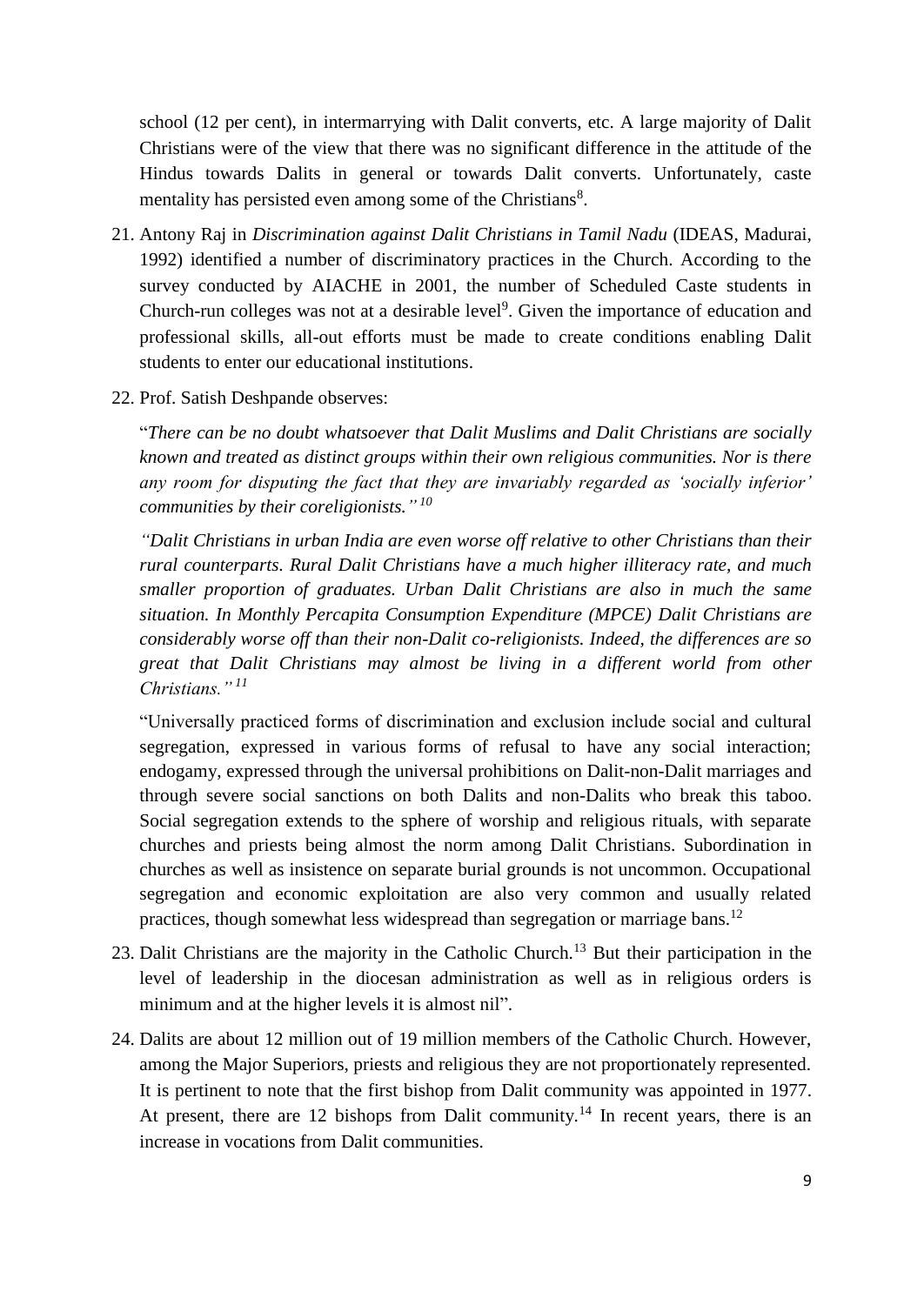- 25. Various efforts made by the Church and Dalit organisations, in particular Dalit Christian organizations have facilitated the articulation of the plight of Dalit Christians within the Church and in relation to the State. There is wider acceptance that the practice of untouchability and discrimination against Dalits exist in the Church and there is need to address these issues urgently. There is also now more acceptance of the rights and dignity of Dalits at least at the ideological and theoretical level.
- 26. Overt forms of practices of untouchability and discrimination have considerably reduced. There is greater awareness of self-dignity, access to public space and demand for equal participation and share in resources. In a sense, the Church structures have been sensitized and the younger generation is growing with a much higher sense of dignity and self-worth.
- 27. Changes made in the policy of education, especially in admission and appointment, have given new opportunities for Dalit Christians and many, for the first time, have been able to enter the portals of Catholic educational institutions. The new generation is looking for opportunities to develop its skills and is ready to take risks to fulfil its basic needs.
- 28. The vocations to priesthood, brotherhood and women religious are increasing. It needs to be appreciated that there is an increasing awareness to promote vocations among Dalit Christians and a number of congregations take up a special vocation promotion drive in areas where predominantly Dalit Christians live which needs to be appreciated.
- 29. Changes introduced in the liturgy, as a result of growing new theological understanding, have contributed greatly in the faith formation of the Christians. Serious and conscious efforts were made by the Catholic Church to look into the Catholic faith from Dalit point of view and how God intervenes in history, in and through the suffering and cry of the poor and the marginalized. This has given birth to courses on Dalit philosophy and Dalit theology in seminaries and formation houses.
- 30. It is nevertheless a reality that newer forms of discrimination have come into being. Since there is inadequate representation in seminaries in appointments to key positions and in sharing of common resources in the religious orders and in the Church in general, efforts need to be made to remedy the situation given the importance of good priests and religious for the mission of the Church.
- 31. Dalits are also deprived access to social, economic and educational benefits, especially in courses which are job-oriented or in demand. There is little opportunity for students of the first generation. Instead of supporting and accompanying, especially in courses which are in demand, sometimes there is outright denial of admission alleging incapacity and unsuitability.
- 32. Despite possessing commendable credentials, the fact of being a Dalit *Dalitness* is considered as inferior. This mindset is against the core belief of Christianity, that every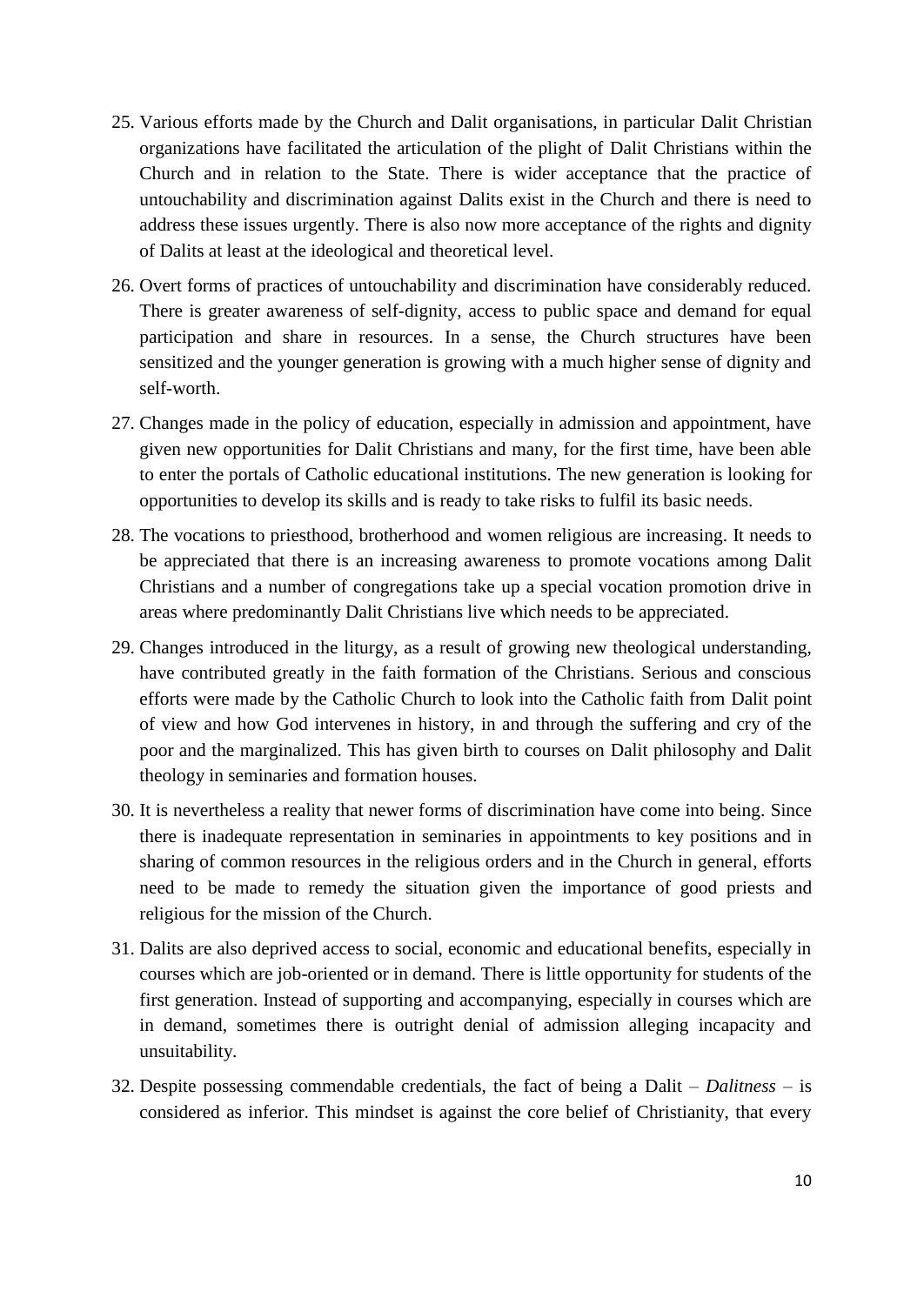human person is created in the image of God. While the term caste Hindu may be justified, caste Christian is simply self-contradictory, to say the least.

- 33. Sometimes there is failure in redressing genuine concerns and grievances of Dalits that are brought to the fore and limitations in addressing them in a spirit of fraternal dialogue. It is deplorable that instead recourse is taken to police and legal action.
- 34. Dalit leadership is not sufficiently recognised and promoted. Instead of nurturing and cherishing leadership from below, in some instances, the traditional casteist approach is adopted to divide the faithful by some vested interest groups.
- 35. Economic empowerment is the need of the hour. The Church through its social work wings such as Caritas India and Diocesan Multi-Purpose Social Service Societies does much for the Dalits. However much could have been done to promote Dalit entrepreneurship.
- 36. The Church has moved on from being content with doling out some schemes and programmes to developing a deeper understanding of the causes and manifestations of deprivation, discrimination and exclusion of Dalit Christians within the Church, by the larger society and by the State. The emergence of Dalit movements and Dalit Christian movements and assertion of Dalit rights from the human rights perspective have contributed enormously in this journey. It is high time that every Christian goes through a process of *metanoia* (repentance)*,* imbibing the mind and heart of Jesus (cf. Phil 2:5) in building God's kingdom here on earth where all of us can, in one voice, call God our Mother and Father.

#### **Growing Dalit Consciousness**

- 37. Atrocities and violence have not deterred the emerging Dalit consciousness. The birth centenary of Dr Ambedkar in 1991 and a decade later in 2001 the World Conference against Racism, Racial Discrimination, Xenophobia and Related Intolerance, held at Durban, were watershed moments in Dalit assertion. These two events provided the necessary impetus for various Dalit and human rights organizations to bring to global consciousness the appalling status of Dalits in India.
- 38. The Nobel Peace Prize Laureate Archbishop Desmond Tutu noted at the conference:

*"India was at the forefront of the struggle against apartheid and expressed the belief that the Indian people would want to end the scourge of caste discrimination. I still hope that this is so, and I strongly urge the Indian Government and my own government to endorse international efforts to end the practice of 'untouchability', which is a blot on humanity. Such support would be a boost to the struggle for Dalit rights, not only in India, but all over the world.*" 15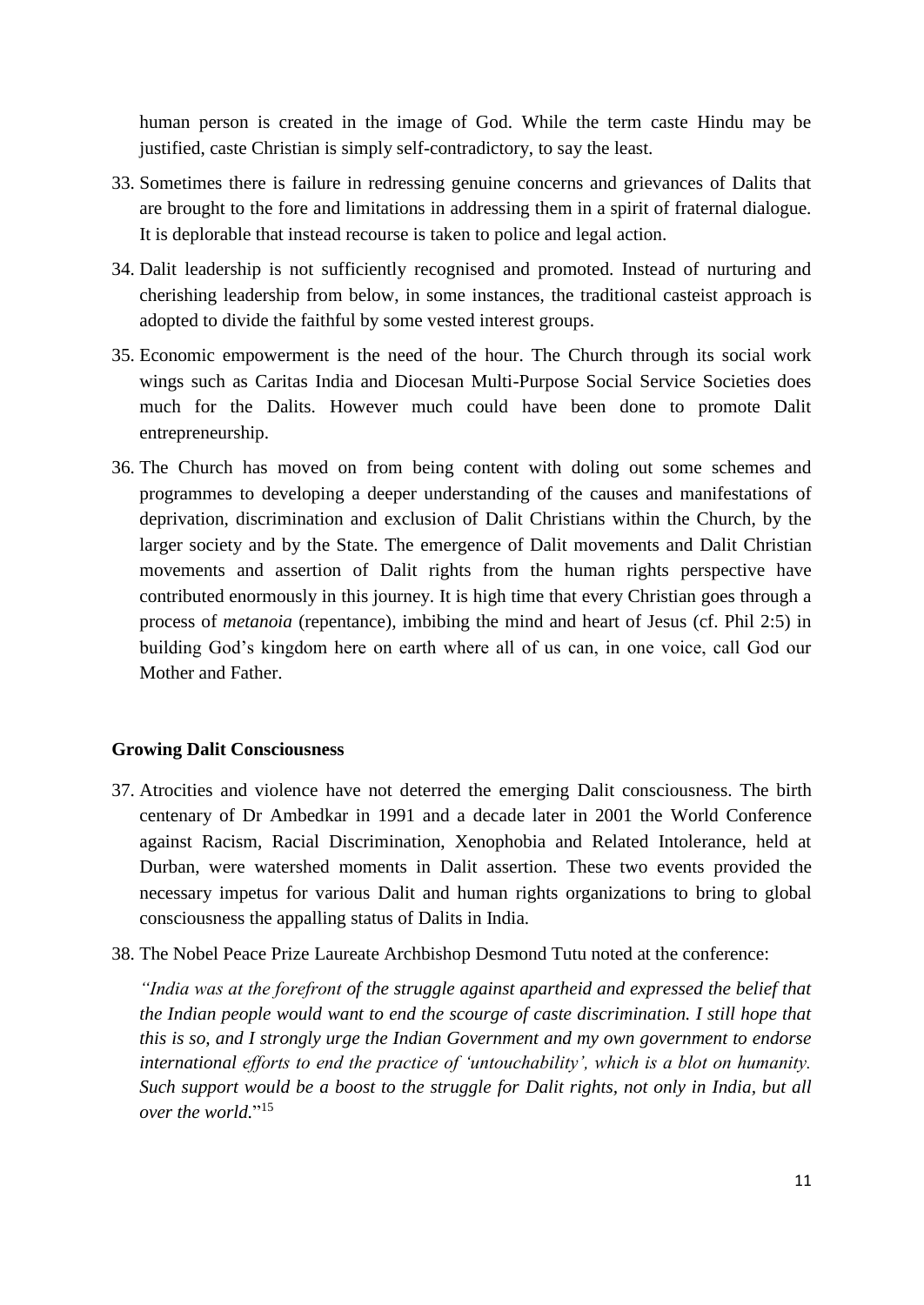- 39. The Indian political class engages in aggressive economic reforms, blissfully oblivious of social stigmatization and spreads a false paradigm of development that growth in gross domestic product will set right social relationships. Evidence shows that the casteist mindset continues to derail the constitutional liberating vision of India built on justice, liberty, equality, and fraternity.<sup>16</sup>
- 40. Despite the casteist, arrogant mindset of the State, individuals, activists, academicians, human rights defenders, Dalit organizations and people's movements continue to highlight the hidden realities of Dalits by educating, agitating and organizing Dalit *bahujan* (oppressed communities).

# **III. Journey of the Catholic Church in Empowering Dalit Christians**

- 41. The Roman Catholic Diocese of Goa was established in 1533. The Jesuit missionary Francis Xavier arrived in Goa in 1542 and preached along the coastal areas. Dalits, who were experiencing the iron grip of the caste system and were being treated worse than animals by the casteist society which followed Manu Shastra which legitimized the iniquitous caste system on the basis of Hindu Scriptures, embraced Christianity as an act of social protest and religious prophetic action as they envisioned a new dignified life in following Jesus, the Saviour of all, imparting the fullness of life. This paved the way for Dalit conversions.
- 42. The Jesuit missionary Robert De Nobili came to India in 1605 and established the Roman Catholic Madurai Mission. He was followed by missionaries like John de Britto and Joseph Constantine Beschi, who contributed a lot for the growth of the Church in the seventeenth and eighteenth centuries in India. They, and many other missionaries and eventually the local clergy, barring a few,  $^{17}$  followed the policy of accommodation<sup>18</sup> of the caste system in Christianity. Caste was considered to be a social factor to be tolerated in the effort for evangelization. However, within both the Catholic and Protestant Churches there were several individuals who took a strong stand against caste discrimination, condemning caste as a cancerous and monstrous evil.
- 43. When the toleration of caste discrimination became widespread, the oppressed people demanded equality in the Church. The Synod of Pondicherry was organized in 1844 to foster harmony between Dalit Christians and caste Christians. Later, on 15 January 1925, the Scheduled Caste (Dalit) Christian Welfare Association sent a memorandum to the Vicar Apostolic to India, Bishop Alexius Maria Henry Lapier, to look into the discriminatory practices adopted by the "dominant castes" in the Church.
- 44. To understand and address the plight of Christians of Scheduled Caste Origin (CSCO), who suffered from double discrimination (on account of religion and caste), the First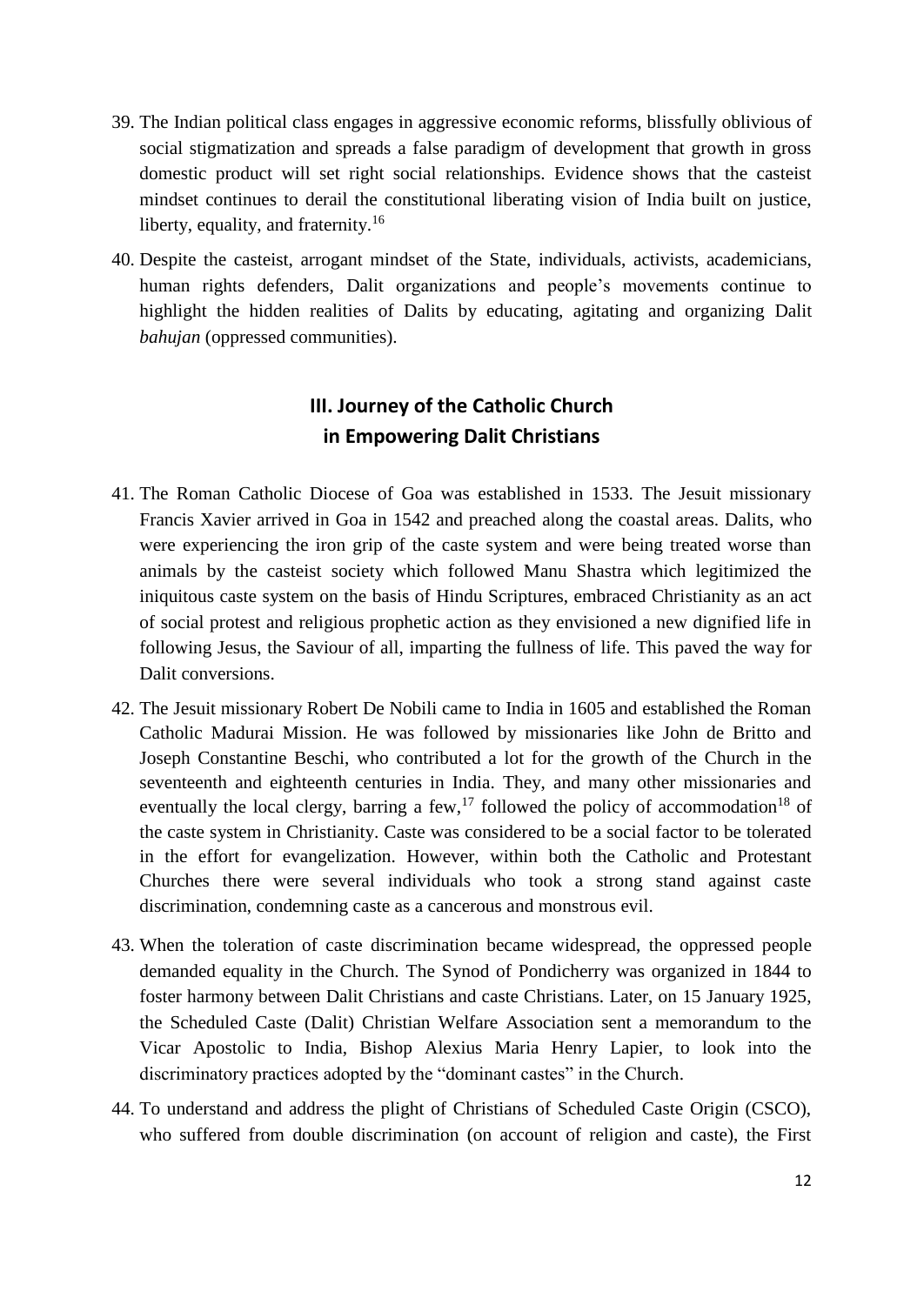National Convention, inviting members and leaders from all the Churches was organized by the National Biblical Catechetical and Liturgical Centre (NBCLC) in June 1978, under the joint auspices of the Catholic Bishops' Conference of India (CBCI), the National Council of Churches in India (NCCI) and the All India Catholic Union (AICU).

- 45. Acknowledging that Dalits are victims of double injustice, the convention called upon the Churches in India to address this question with a renewed commitment to ensure that the resources of the Churches, such as schools, colleges, technical institutes, hospitals and dispensaries, etc. would be used on a priority basis for the integral development of Christians of Scheduled Caste origin. The convention also emphatically urged the leaders to ensure adequate representation for Dalits in Church-run institutions in admission and appointments, allocation of Church resources, motivating and encouraging the young to join seminaries and convents and protesting against the denial of equal rights and benefits by the State. It gave a clarion call to the entire Christian community to rally around these concerns and launch united action to address them.
- 46. To initiate a structured and systematic response, the General Body Meeting of the CBCI, held at Ranchi in 1979, decided to set up a Special Desk to study the problems of the Christians of Scheduled Caste Origin and Tribes which was accordingly established at the CBCI Centre, New Delhi.
- 47. The CBCI General Body, which met at Tiruchirapalli in 1982, unequivocally condemned the sinful caste system.

*"Caste with its consequent effects of discrimination and 'caste mentality' has no place in Christianity. It is, in fact, a denial of Christianity because it is inhuman. It violates the God-given dignity and equality of the human person. Human dignity and respect are due to every person and denial of this is a sin against God and man. It is an outright denial of the fatherhood of God."*

- 48. In 1986, the CBCI General Body Meeting, held in Goa, raised the Special Desk to the status of a Commission for  $SC/ST/BC^{19}$ , and invited all dioceses to create commissions for SC/ST/BC, to be animated and coordinated by the CBCI Commission
- 49. At its plenary assembly in Shillong in 1989, the CBCI strongly opposed the denial of rights and benefits to the Christian Dalits granted to other Dalits.

*"The Christians of Scheduled Caste origin have a double discrimination, as due to the Presidential Order of 1950, they are excluded from the benefits which the Constitution of India guarantees to their counterparts in the Hindu and Sikh religion,<sup>20</sup> while like their Hindu brothers and sisters they suffer the brunt of caste discrimination. Converts to Catholicism from among them had hoped for a status of equality, but the structured inequalities practised in Hinduism continue to be reflected and imposed in the new faith."*

50. A decade later, in 1998, the CBCI at its General Body Meeting held at Varanasi, reiterated that discrimination on the basis of Caste is a sin and made a fervent appeal that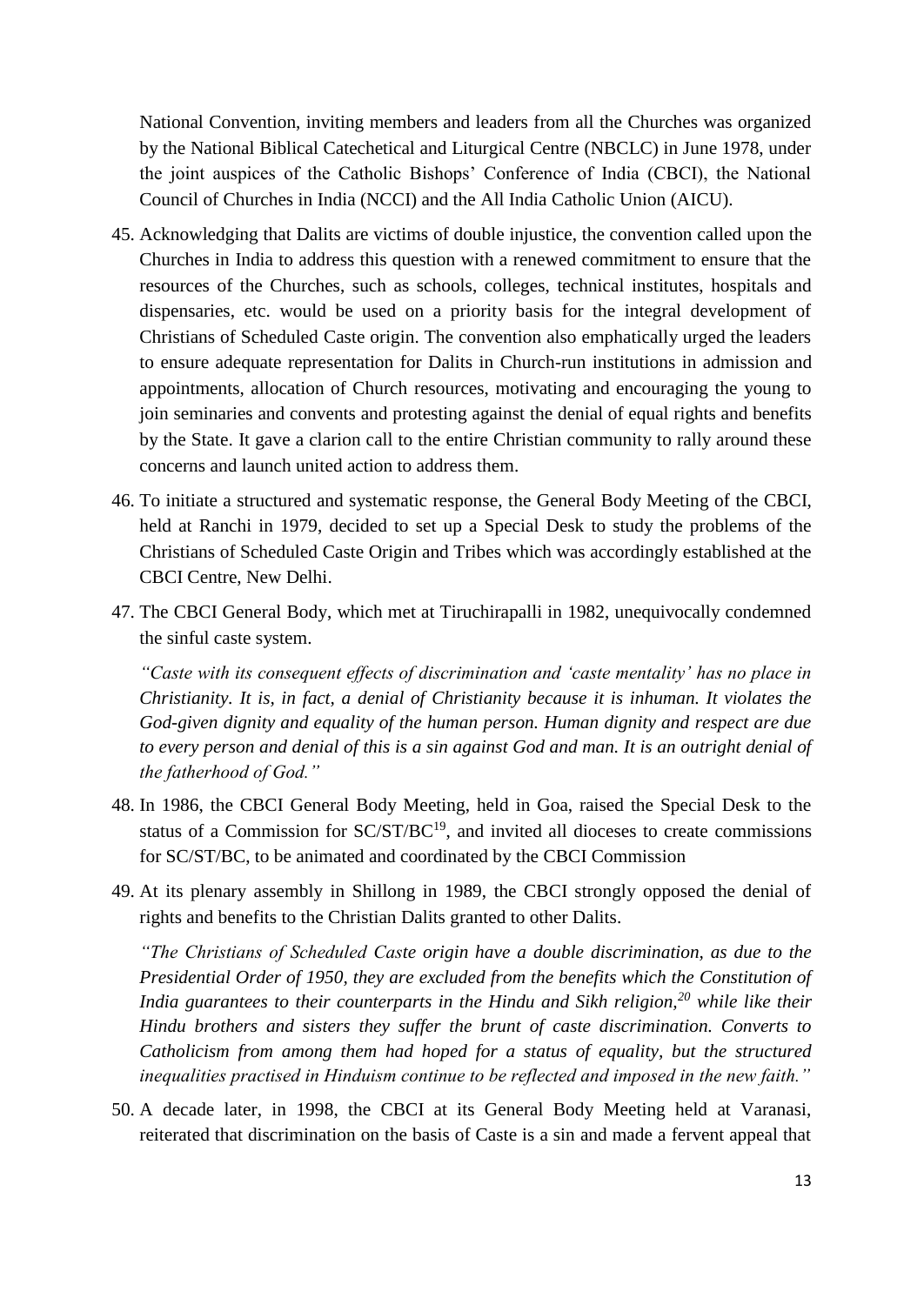the Church take concrete steps to end this evil through education and enlightenment of its members.

*"This must be taught in catechism and homilies and any form of discrimination must be completely stopped, wherever it exists, be it among the priests, in religious communities, in practices of selection of candidates for priesthood and religious life and in the sphere of administration."* 

- 51. In 2000, the Conference of Religious of India, meeting in Chennai, committed itself to work for the development of Dalit Christians by opening up the infrastructural facilities run by its members. Subsequently a few religious orders initiated policies, systems and mechanisms for the empowerment of Dalit Christians in their institutions.
- 52. In 2002, the CBCI General Body, meeting at Jalandhar, in solidarity with the Dalits committed to give them a share in the resources of the Church

*"Dalits and tribals are politically exploited, educationally most backward and are socially discriminated against. In this situation of appalling poverty of the vast majority of the people in India, the Church has to become not just a Church for the poor but the Church of the poor."* 

The meeting also declared that "the resources of the Church would be made available for the educational empowerment of Dalits, the tribals and the women. Training and educational opportunities both for jobs and appropriate leadership roles will be offered to the Dalits and Tribals"

- 53. Over the last few decades, the Church leaders in collaboration with other Christian communities and people of goodwill have been organizing demonstrations, protests, rallies and campaigns in the national capital and in various state capitals, cities and villages to conscientize the nation on Dalit issues. Ecumenical delegations met various political party leaders to gather support. Signature campaigns were initiated to press for their demands with decision-makers. Since 2010 Black Day has been observed on 10 August every year to express discontent about the status of Dalits in the nation. Since 1992 Justice Sunday was observed as Dalit Liberation Sunday. Later from 2000 it has been observed annually on a Sunday close to the International Human Rights Day on 10 December. Celebrated jointly by the CBCI and NCCI it intends to raise awareness in the Christian community about the dignity, the rights and the culture of the Dalit and Dalit Christians.
- 54. In 2004 the CBCI filed a Writ Petition in the Supreme Court (180 / 2004) to demand justice for Dalit Christians and Dalit Muslims. The Justice Ranganath Misra Commission in its report, submitted to the central government in 2007, emphatically recommended that Dalit Christians and Dalit Muslims must be granted equal rights with other Dalits and Government must repeal the Presidential Order of 1950 paragraph 3.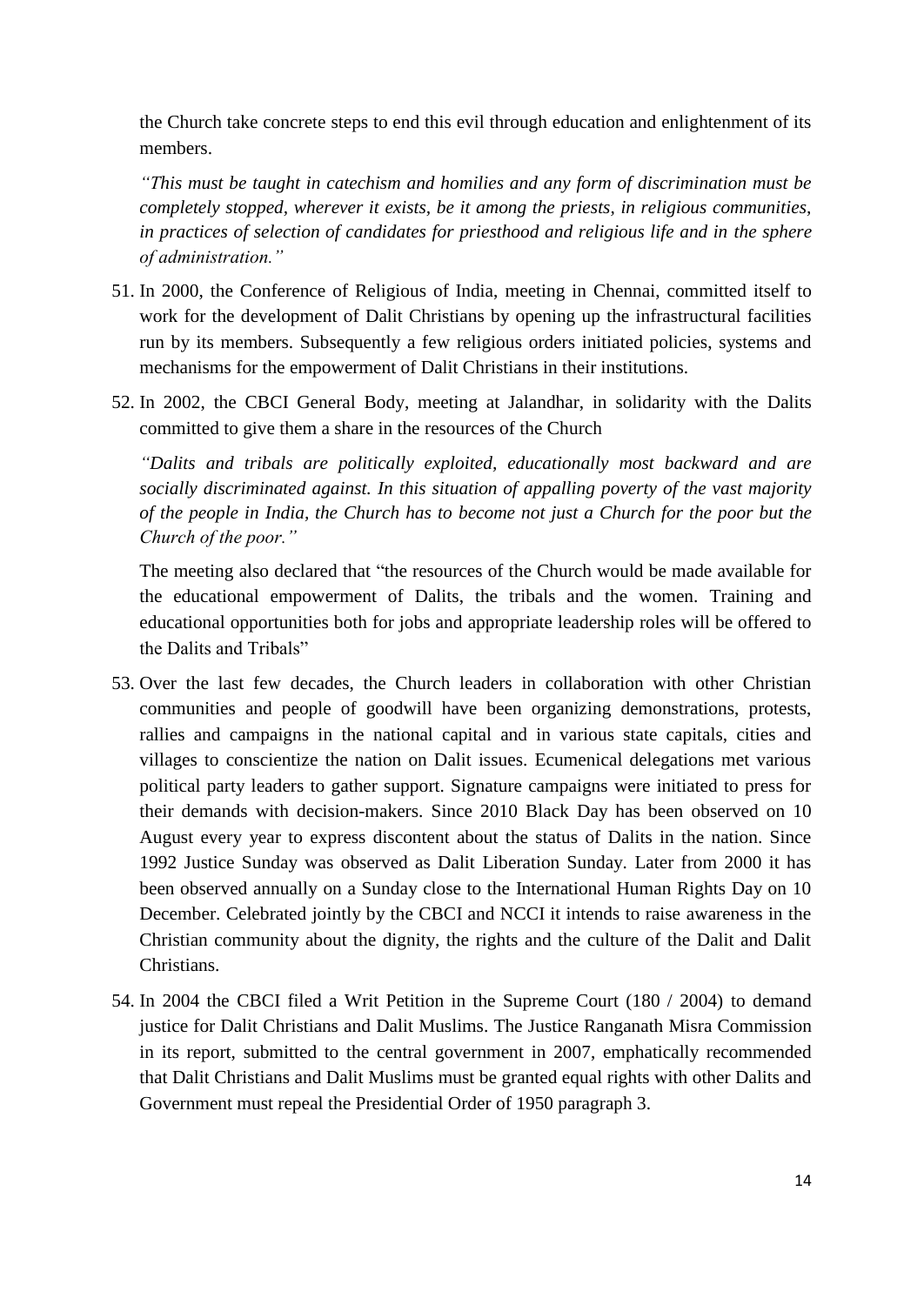55. The CBCI also made a definitive commitment for the educational uplift of Dalits, clearly articulating its position while promulgating the All India Catholic Education Policy, 2007. It stated:

*"No Catholic child, Dalit/tribal or otherwise, should be deprived of quality education because of a lack of means". (CBCI 2006, 8.1)*

*"Those disadvantaged, socially, physically or intellectually, will be specially assisted so that they can be integrated into the educational system. We make this preferential option, even if in this process academic results suffer. All Catholic schools, whether run by dioceses, the religious, corporate bodies or individuals, are expected to participate in this project." (CBCI 2006, 8.3)*

- 56. At the regional level, the Tamil Nadu Bishops' Council (TNBC) began affirmative action by declaring the Dalit Decade in 1990 in the Catholic Church in Tamil Nadu. TNBC launched a ten-point programme, a sort of *Magna Carta*, for the empowerment of Dalit Catholics in a phased manner. The programme aimed at removing discrimination against Dalits in all areas of life and also emphasised the need for special assistance, preference in appointments and special projects for social development.
- 57. In 2004, the TNBC re-launched it with concrete and specific initiatives and declared it as the Eight-point Programme for the Integrated Development and Empowerment of Dalit Catholics.
- 58. The Catholic Church has not carried on its work for the Dalits in isolation. Other agents also contributed to this faith journey. Among them, Dalit Christian Liberation Movement (DCLM), began in 1980s, forcefully brought the prevailing discriminatory caste practices and consciousness within the Church to the centre stage. The Christian Dalit Liberation Movement (CDLM) from other Churches also initiated debates on Dalit ideology, Dalit theology and Dalit spirituality to unite Dalit Christians, emphasising the biblical message: "There is neither Jew nor Greek, there is neither slave nor free man, there is neither male nor female; for you are all one in Christ Jesus" (Gal. 3:28-29).
- 59. The CBCI also supported the National Council of Dalit Christians (NCDC), an organization initiated by the laity, working at the national level with grassroots linkages, especially for the equal rights of Dalit Christians and Dalit Muslims, along with the National Council of Churches in India (NCCI) and Evangelical Fellowship of India (EFI).
- 60. In the last three decades, the CBCI Commission for SC/ST/BC has organized several consultations, seminars and conferences for promoting the rights and development of Dalits and other marginalized communities in partnership with regional bodies of the CBCI, other Christian communities and likeminded faith-based and secular organizations. (Among these was the national seminar, "Building Inclusive Communities through Dalit Empowerment", held at NBCLC, Bangalore, 6-8 March 2009.) Various animation programmes have helped in forming committed leadership, integrated development of Dalits/tribals and in fostering fraternity within the Church. An attempt has also been made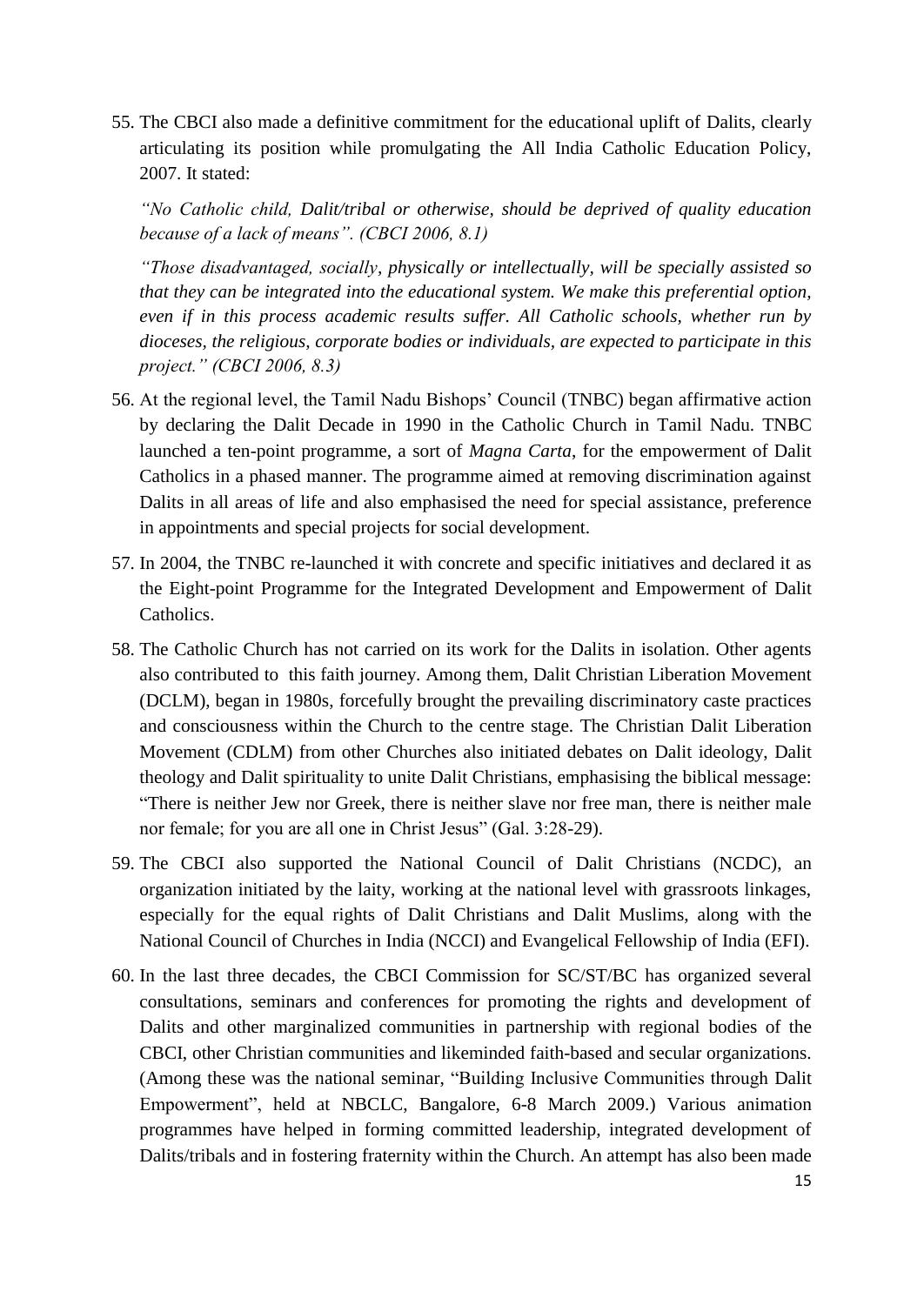by the Commission to promote the education for development of Dalits to enter the civil services in the country.

61. Dalit Christians long for Biblical justice. Justice is central to the Biblical teaching. Biblical justice is the activity of God setting right what has gone wrong. "The Lord performs righteous deeds and judgements for all those who are oppressed" (Ps 103:6) This justice is the distinguishing characteristic of God in the Bible. Hence injustice and oppression are violation of God's nature. In the New Testament, the Sermon on the Mount reaffirms this theme of justice (Mt 5:17-6:18). "The Gospels do not speak to us of justice simply as a human virtue, but as justice of the Kingdom, the source of which is God, and the violation of which is not social injustice, but above all a sin (an assault) against God."<sup>21</sup>

#### **IV. Biblical-Theological Basis for Building Inclusive Communities**

#### **Programmatic Mission of Jesus of God's Reign**

- 62. The programmatic summary of Jesus' ministry runs as follows: "The Spirit of the Lord is upon me, because he has anointed me to bring good news to the poor. He has sent me to proclaim release to the captives and recovery of sight to the blind, to let the oppressed go free, to proclaim the year of the Lord's favour" (Lk 4: 18-19 Cf. Is 61: 1-2). In proclaiming the year of the Lord's favour, Jesus recalls to mind the jubilee year mentioned in the Book of Leviticus, chapter 25. It speaks about debts to be remitted, slaves to be set free and land sold or lost for any reason to be restored to the original owner in the envisaged jubilee year. The vision behind this is to build an egalitarian and an inclusive community of God's reign, where God alone will be the Father and all others will be His children without any room for any kind of discrimination.
- 63. The Good News to the poor is the privileged place given to them in God's reign. It is graphically brought out by Jesus in the Zacchaeus narrative that only in sharing out of love with the poor and restituting to the exploited for the injustice done to them, one enters into God's reign. The effect of Zacchaeus' dramatic encounter with Jesus was his real conversion (metanoia) in favour of the poor as he says, "…. I will pay back four times as much". Then Jesus said to him, "Salvation has come to this house…". (Lk 19: 8- 10). One enters into the community of God's reign only by sharing with and restitution to those sinned against namely the poor in general and Dalits in particular, who have suffered the stigma of untouchability inflicted on them.
- 64. The precursor John the Baptist preached social ethics of sharing with the poor and doing no injustice to them (Lk 3: 10-14). Baptised by John the Baptist, Jesus' identification with the poor and the marginalised and the sinners brought him into great conflict with the rich, the powerful and the leadership of his time. This conflict finally led him to the cross.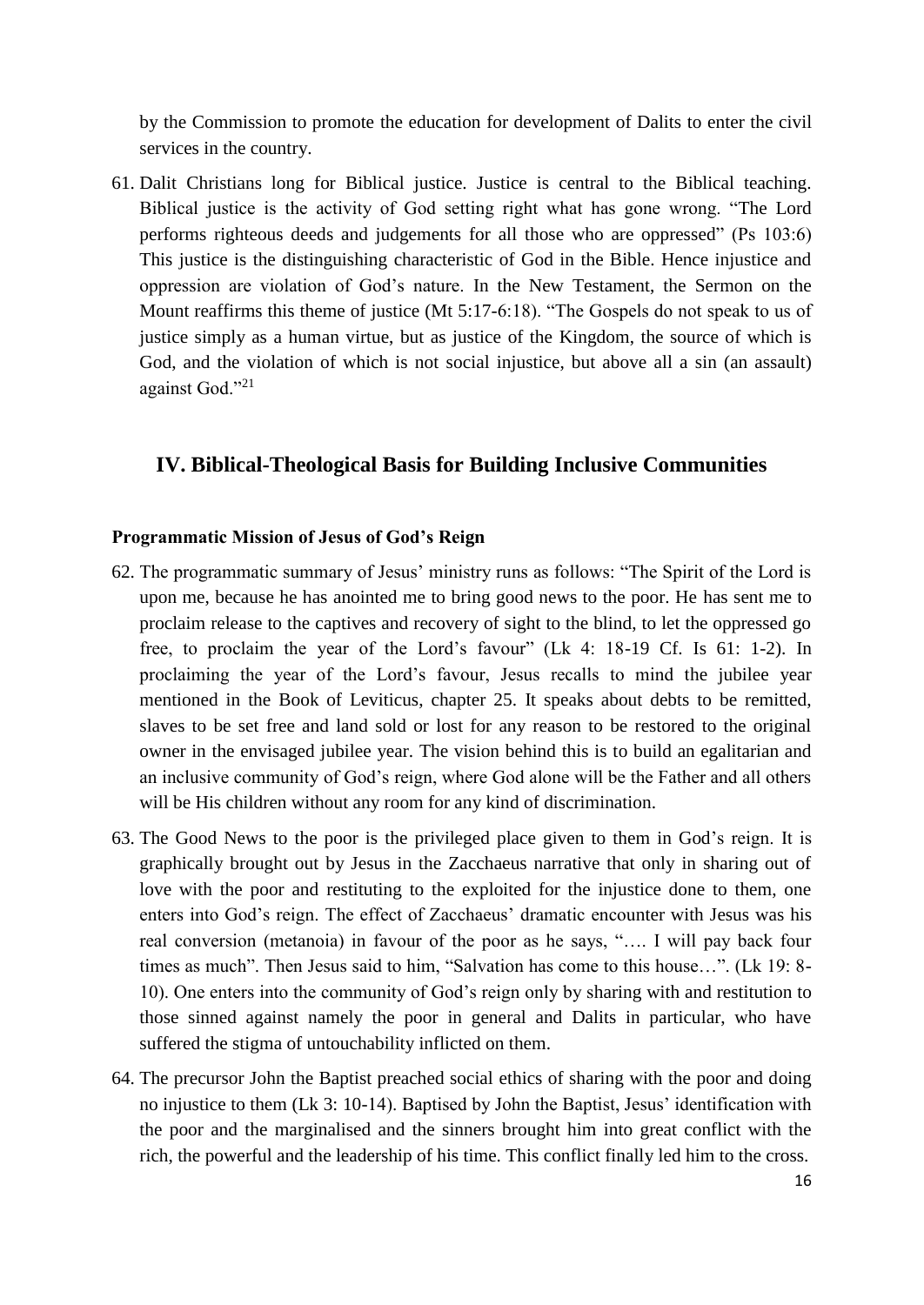#### **The Christian Journey in Continuity with Jesus Event**

- 65. As disciples of Christ we have been called upon by the Lord of History to fight against the indifferent attitude and apathetic indolence towards the plight of Dalits (Rev 3:14-22; Ex 3:7-12) who have been excluded in all walks of life through the systemic evil of casteism and the sinful practice of untouchability. The God of compassionate justice sent his only beloved Son in our midst in continuity with the Exodus event accomplishing salvation of mankind giving us the fullness of life.
- 66. All these salvific interventions seeking to integrate all things and all people in Christ (Eph 1:10) are the continual divine efforts towards the creation of a New Heaven and a New Earth (Rev 21:1). In this project, all humans have been created in the image and likeness of God (Gen 1:26-27; *Gaudium et Spes*, nn. 11, 29). Hence each of us has been bestowed with the divine gift of human dignity as our birthright. And if we have been immersed into the waters of baptism how could we simultaneously be immersed into the waters of casteism? If we are rooted in Christ, how could we bear the evil fruits of caste discrimination (Gal 3:26-28)?
- 67. In (2015) Declaring an Extraordinary Jubilee Year of Mercy, Pope Francis announced, "Mercy is the very foundation of the Church's life. All of her pastoral activity should be caught up in the tenderness she makes present to believers; nothing in her preaching and in her witness to the world can be lacking in mercy. The Church's very credibility is seen in how she shows merciful and compassionate love." (*Misericordiae Vultus* #10)

#### **Faithful Justice of the Compassionate Lord**

- 68. The God of Holiness rejoices in the act of community building from all sectors of people irrespective of their creed, code, cult, colour, culture, or caste. All those who indulge in community-dividing in the name of tradition, religion, culture, and caste cannot find favour with the God of Justice. As per the demands of the Incarnational Intervention, all the pinnacles of power will be demolished, the valleys of emptiness will be filled in, and all those driven away by caste tyranny as "lesser humans" will be empowered as community builders. This is how the God of Assertive Justice and Faithful Righteousness will enable His people to relish the Eucharistic Communion with one and all.
- 69. The victims of untouchability and casteism are enslaved due to the ill-treatment meted out to their God-given human dignity. Those who reap the privileges of casteism are enslaved due to the deprivation of the God-given capacity to become co-humans with others. When the annihilation of the caste system would become a historical reality, both the victims and the caste-minded could exuberantly rejoice: "The Lord has done great things for us." The other nations could also proclaim, "The Lord has done great things for them" (Ps 126:1-2).
- 70. Before cherishing the harvests of the splendorous glory of divine justice of creating a culture of communion, all of us need to be open to be transformed by God to rise against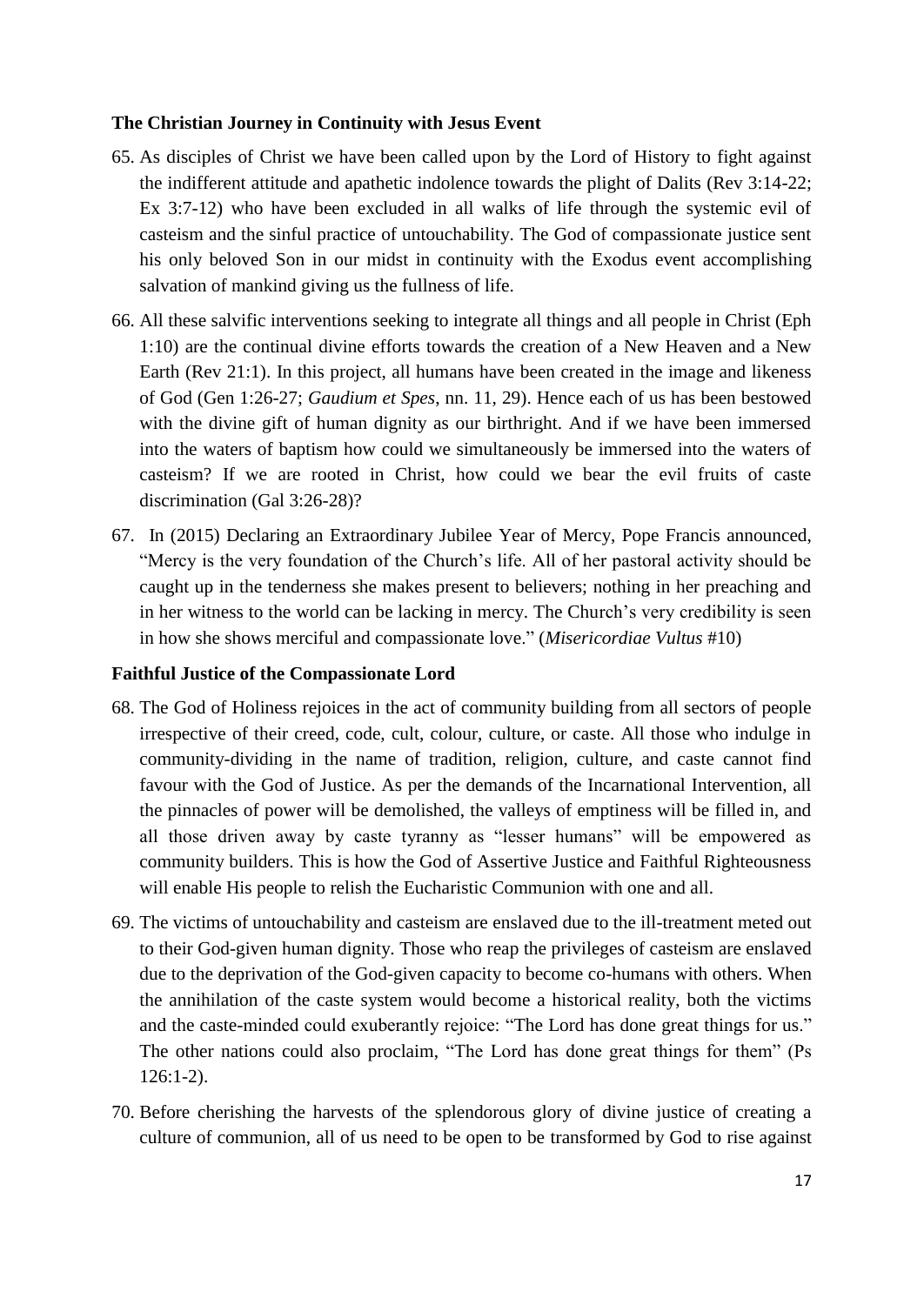the evils of casteism and the practice of untouchability in an organized way. This can bring suffering and pain. However, this could be considered as the 'sowing in tears' which would result in 'songs of joy' for the liberation of the oppressed (Cfr.Ps 126:4-6). The community-building Gospel and the community-dividing casteism are eternally incompatible. The God of Life and the Satan of Death can never shake hands as allies even temporarily. With this deep insight of divine courage and discerning wisdom let us hope that our genuine Christian compassion "may increase ever more and more" (Phil 1:9) for keeping on building inclusive communities by breaking every trace of casteism.

71. Our partnership with the Gospel of Christ (Phil 1:4) should never permit us to proceed with any tendency of lording it over others in the name of culture, caste, gender, or language (Mt 20:25-26). In the history of India, God has initiated great trends of strengthening the victims of untouchability and weakening of caste-based practices. May the Lord of History, who began this good work in us of interrogating, resisting, negating, and annihilating the immoral practice of untouchability and the evil practice of casteism bring this great deed to completion before Christ our Lord of Justice (Phil 1:6). And thus, the Word of God dispels powerfully the roots of prejudice, the fortresses of discrimination, customs of oppression, and conventions of domination.

# **Promoting an egalitarian Culture through the power of the Eucharist and abolishing the Caste System**

- 72. The marginalized in the socio-cultural and politico-economic realms have often been dubbed as sinners (moral realm) by the Pharisaic-Brahminic cultures. But in the Eucharist such deplored lots are embraced as "my sheep" (Jn 10:1-15), "blessed are you who are poor (in spirit)" (Lk 6:20; Mt 5:3), and "little ones" (Mk 9:36-37).
- 73. The Samaritan women and men, relegated as untouchable creatures by the self-styled puritans, are looked upon by the Eucharistic ethos as respectable dialogical partners (Jn 4:1-42). The utmost humanitarian sensitivity of the "untouchable" Samaritan to reach out to the faceless and nameless victim on the roadside is emphasized in contrast to the selfdesignated "purity" of the Jewish priest and the Levite (Lk 10:25-37). Jesus' sensitivity has the courage to publicly acknowledge the Samaritan's spiritual dignity in gratefully acknowledging the gift of healing received from the divine (Lk 17:11-19).
- 74. When Jesus' disciples wish to call "fire from heaven" over the Samaritans for not readily welcoming the people of Jewish origins into their villages, they are educated with a rebuke in line with the same ethos (Lk 9:51-55). Similarly, Jesus accepts the great faith of the gentile Canaanite woman and grants her petition (Mt 15:21-28; Mk 7:24-30). In the first Eucharist Jesus willingly offers himself to cleanse the dirty feet of the friends-to-besent-as-servants (Jn 13:1-11), emphasising that the "servants are not greater than the master" (Jn 15:20).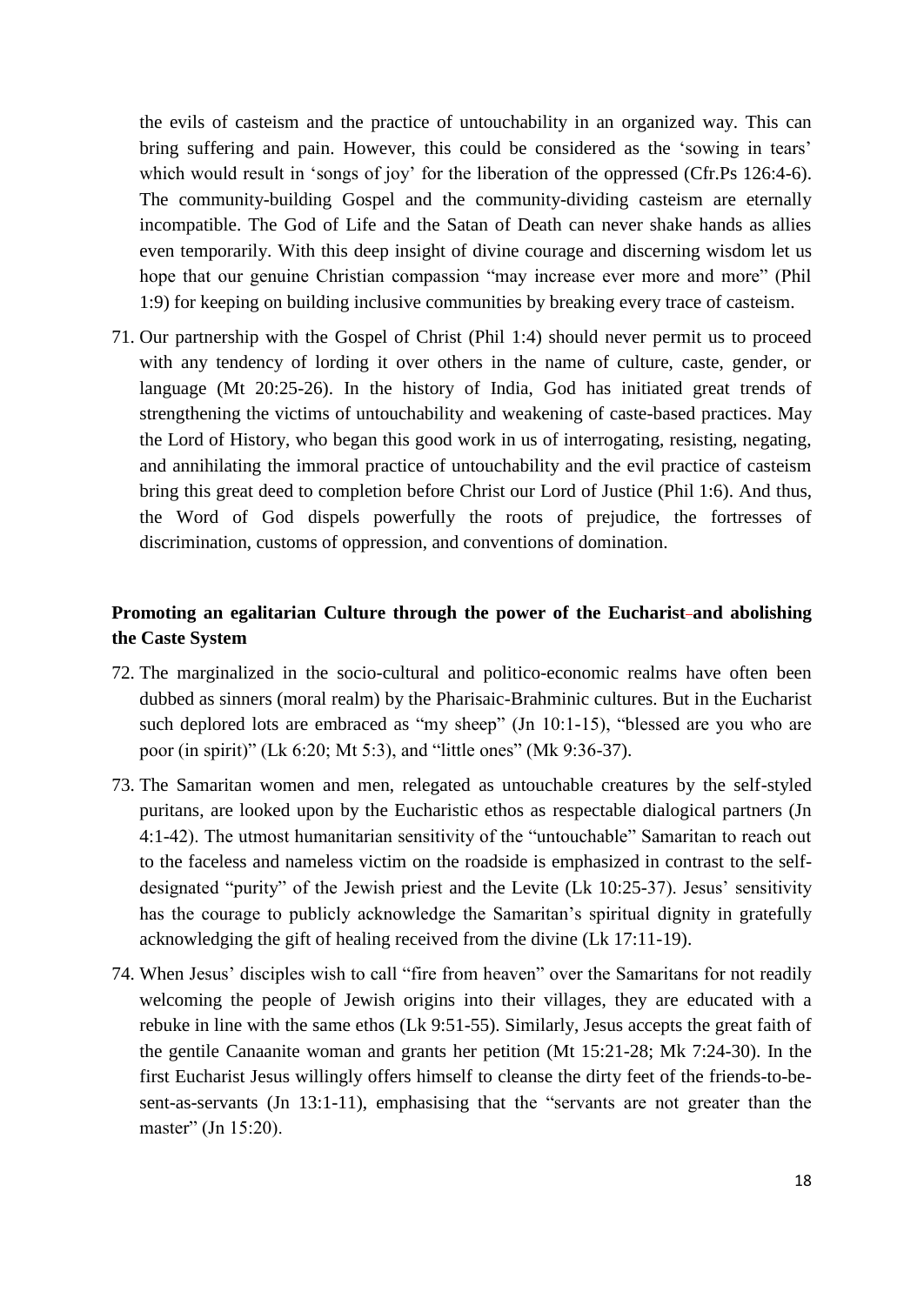75. These Eucharistic life orientations are the antidotes to the existing diabolical systems of casteism and untouchability. All these dimensions of the Eucharistic commitment should inspire everyone to identify the divine elements operative in the most deprived namely Dalits in the Indian Church. In the light of the life-giving faith of the woman suffering from the evil of social death recognized by Jesus ("Daughter, your faith has made you well" – Mk 5:34), the Indian Church appreciates the faith of Dalits subjected to the evil of untouchability. The resurrection of the deadened creatures of the Indian caste-ridden society has to be the outcome of the Eucharistic intervention.

#### **Breaking the Boundaries for Building Inclusive Communities**

- 76. In the conflict-ridden times of Jesus, the matrix of the intervention of the Eucharistic Lord is never on behalf of the power brokers like Herod the fox, the Torah-obsessed custodians of culture, the real estate owners, the pontificating intelligentsia, and the business-minded clergy of the Temple. Jesus rather stands for the wounded among the *ochlos* (literally, the crowd, multitude, common people and mob, referring to the unorganized and faceless masses of people whose relentless labour is awarded with only ignominy and anonymity) with no bargaining powers in all walks of life. Jesus created a new bond of union even with strangers and aliens by asking "Who are my mother and my brother?" (Mk 3:33) and by saying, "Woman, here is your son … Here is your mother" (Jn 19:26-27). These networks of organic relationship based on divine love transcend every form of biological, cultural, geographical, national, ethnic, and caste affiliations.
- 77. Our Saviour was crucified for being a pro-*ochlos* person by the organized infrastructure of the powers in alliance with *Mammon*, bowing to colonial hegemony, following the murderous traditions of a heartless judiciary, egged on by crowds of stooges, supported by a torturing military, and with conspiracy of a sadistic intelligentsia. These could not accept the message of unconditional love and forgiveness whose principal beneficiaries were the sinners, the poor, the oppressed and the marginalized. This was a heavy price paid by "the *logos*" (the Word) for pitching His" (meaning flesh or human nature), striking roots among "the most vulnerable", disparagingly counted as "the most polluted" (Jn 1:14).
- 78. As stated by the second Vatican Council "*Today in many places we hear a call for greater security. But until exclusion and inequality in society and between peoples is reversed, it will be impossible to eliminate violence. The poor and the poorer peoples are accused of violence, yet without equal opportunities the different forms of aggression and conflict will find a fertile terrain for growth and eventually explode."* (*Evangelii Gaudium*, no. 59)

A way has to be found to do away with the culture of blaming Dalits and to demolish the attempts of perpetuating the practice of casteism and untouchability. This has to be replaced with the culture of humanitarian intervention and divine healing (Jn 9:1-7).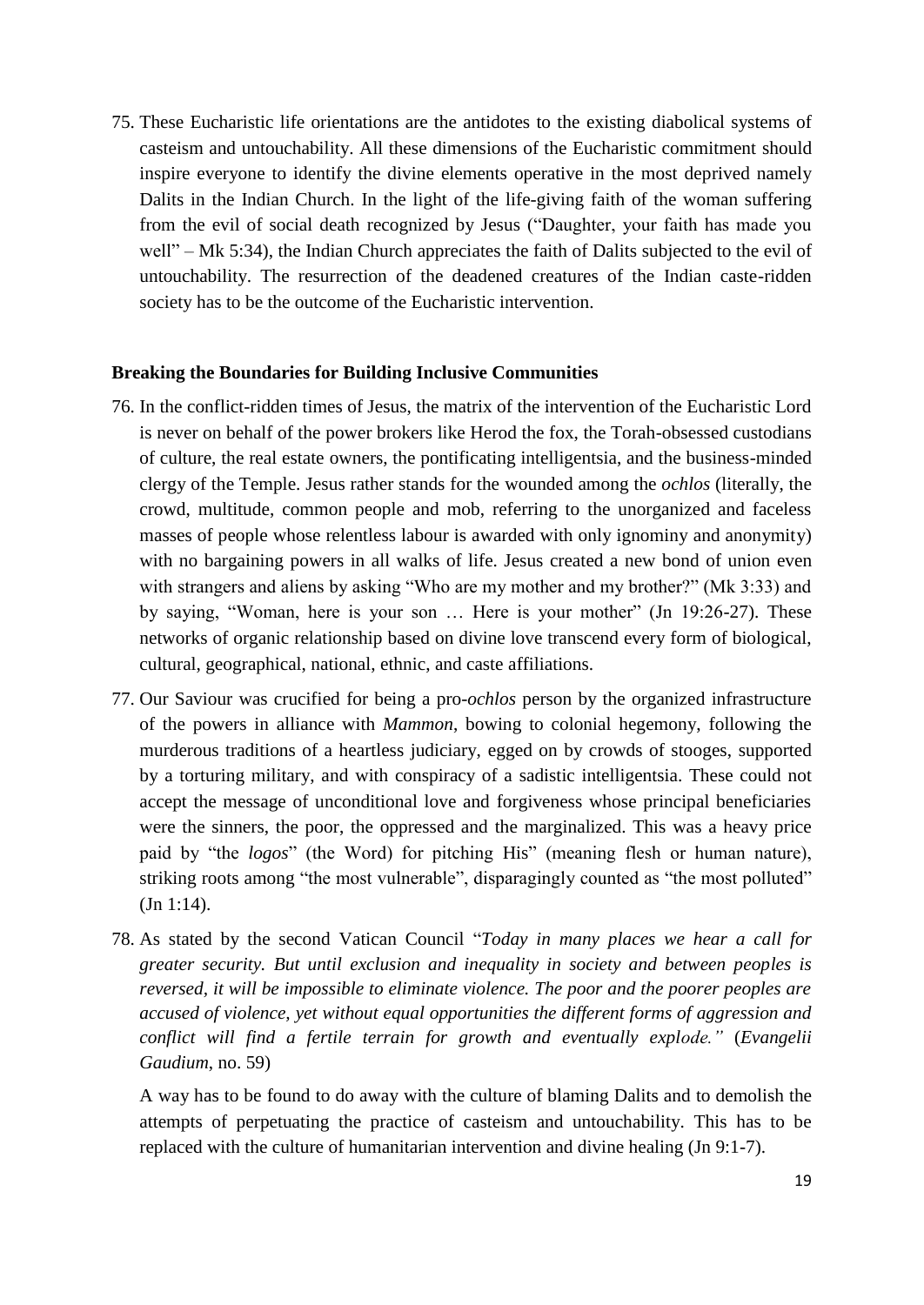"In the present condition of global society, where injustices abound ... the principle of the common good immediately becomes a summons to build solidarity with the poorest of our brothers and sisters." (*Laudato Si*, no. 158)

The Christian faith is not narrowly sacramental, or simply cultic, spiritual, and heavenoriented. It simultaneously demands commitment to societal well-being, ensuring a community of human beings living in peace, justice and equality and thus prefiguring the heavenly city.

79. The egalitarian way of life and the inspiring table fellowship radically promoted by the Eucharist are betrayed by the practice of untouchability and the evil of casteism (Acts 2:42-47; 1 Cor 11:17-34). Social discrimination against the gentiles was nipped in the bud (Acts 10: 34 and 11: 18) in the early Christian communities. The dominant culture of lording it over others in the name of traditional culture is demolished by the culture of washing the feet of others, especially the least and the last (Mk 10:33-45; Jn 13:1-16). The Jubilee Year of Mercy seeks intervention of the compassionate love of God into our broken human history (Is 62:1-4; Lk 4:16-20) to promote creative justice for lasting reconciliation, with permanent healing in the New Heaven and New Earth (Is 11:1-9; Rev  $21:1-8$ ).

#### **V. Roadmap for the Future**

80. The scheme of the Constitution reflects a three-pronged strategy for changing the status of Dalits based on the traditional social order. This consists of

a. Protection from disabilities and enforcing punitive action against violence and discrimination;

b. Compensatory discrimination<sup>22</sup>, including reservation provisions in public services, representative bodies and educational institutions;<sup>23</sup> and

c. Development, to bridge the wide gap between the Scheduled Castes and other communities in their economic conditions and social status, covering allocation of resources and distribution of benefits.<sup>24</sup>

In the context of the State's social and transitional<sup>25</sup> justice paradigm, the ethical imperative to devise vision-inspired roadmap in building the kingdom of God becomes all the more urgent for the Church in India.

81. In this regard, the CBCI asserts through this policy that the term 'Dalit' does not indicate a negative connotation or a caste identity. It rather seeks to restore an affirmative, humanizing and empowering identity which is a demand of our faith. Thus, it is not only a matter of sociological and cultural category but a theological category as well.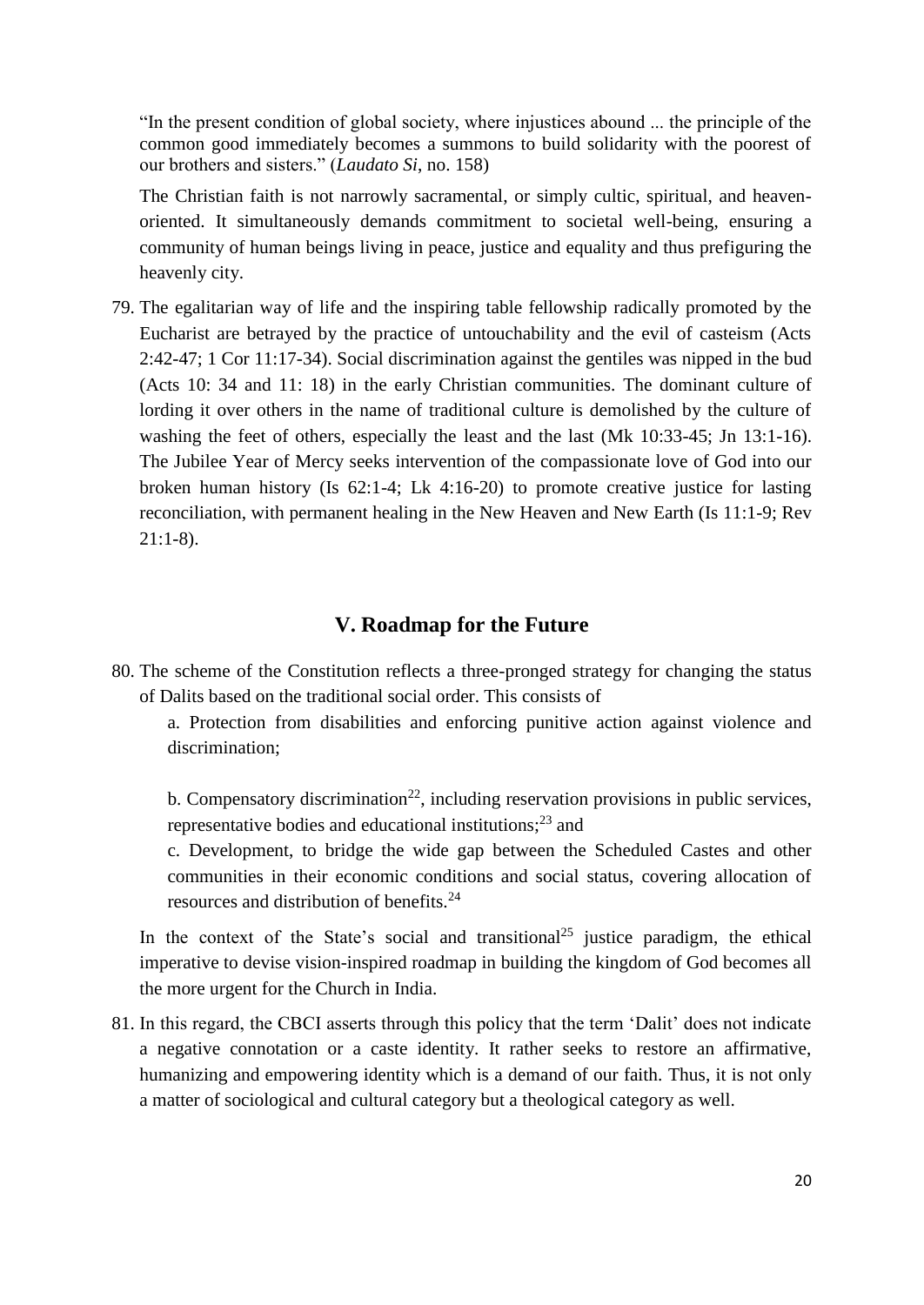#### **Rooted in the Gospel Values and Steered by the Constitutional Principles**

- 82. Dalit Christians keep alive the vision of God's reign for justice and love. They boldly call upon the Church to place justice and love, the core values of the Bible, at the heart of its mission. For without commitment to justice and love, there is no real and authentic knowledge of the biblical God (Jer  $22:16$ ; 1 Jn  $4:7-8$ ). The concepts such as right to development, human rights perspective, development for all, diversity and social inclusion, positive discrimination and linkage to human rights standards will help the Church to deepen its commitment in this regard.
- 83. Pope Francis calls for solidarity and preferential option for the poorest of the poor. Dalits are among the poorest of the poor. The Pope's call for common good as an ethical imperative vibrates with Dalits' struggles for an egalitarian society. The Pope notes:

*"… where injustices abound and growing numbers of people are deprived of basic human rights and considered expendable, the principle of the common good immediately becomes, logically and inevitably, a summons to solidarity and a preferential option for the poorest of our brothers and sisters. This option is in fact an ethical imperative for effectively attaining the common good." (Laudato si, 2015, No. 158)* 

84. This is an invitation to all of us to experience communion and fellowship in the Church to make Jesus' prayer – that they all may be one – a living reality (Jn  $17:21-23$ ). The Church has to be ever open to this ideal in its thinking, proclamation and action. Engaging in Dalit Christian struggle to build an egalitarian society is a call and grace to the Church.

# **Equal Rights of Dalit Christians and Dalit Muslims**

85. Dalit Christians have remained faithful in the midst of hardships, obstacles and oppression because of their faith. They are several times discriminated against – by the secular State depriving them of the economic benefits on a purely religious basis in violation of Articles 15 and 25 of the Constitution and non-protection under the Prevention of Atrocities Act, 1989. Yet, by and large, Dalit Christians heroically hold on to the Christian faith, the latest example being the Kandhamal massacre of Dalit and tribal Christians. It is the responsibility of the Church to work for equal rights of Dalit Christians and Dalit Muslims in collaboration with all citizens of goodwill who believe in secularism. All efforts must be made by the Church to attain this. From local to national and international levels, the entire Christian community has to get involved in the struggle, as faith-inspired prophetic action.

#### **Reinforcing Educational and Economic Empowerment**

86. Education is a significant social indicator which has a bearing on the growth and achievement of an individual and the community as it enhances the employment opportunities and thereby improves the quality of life. Owing to lack of educational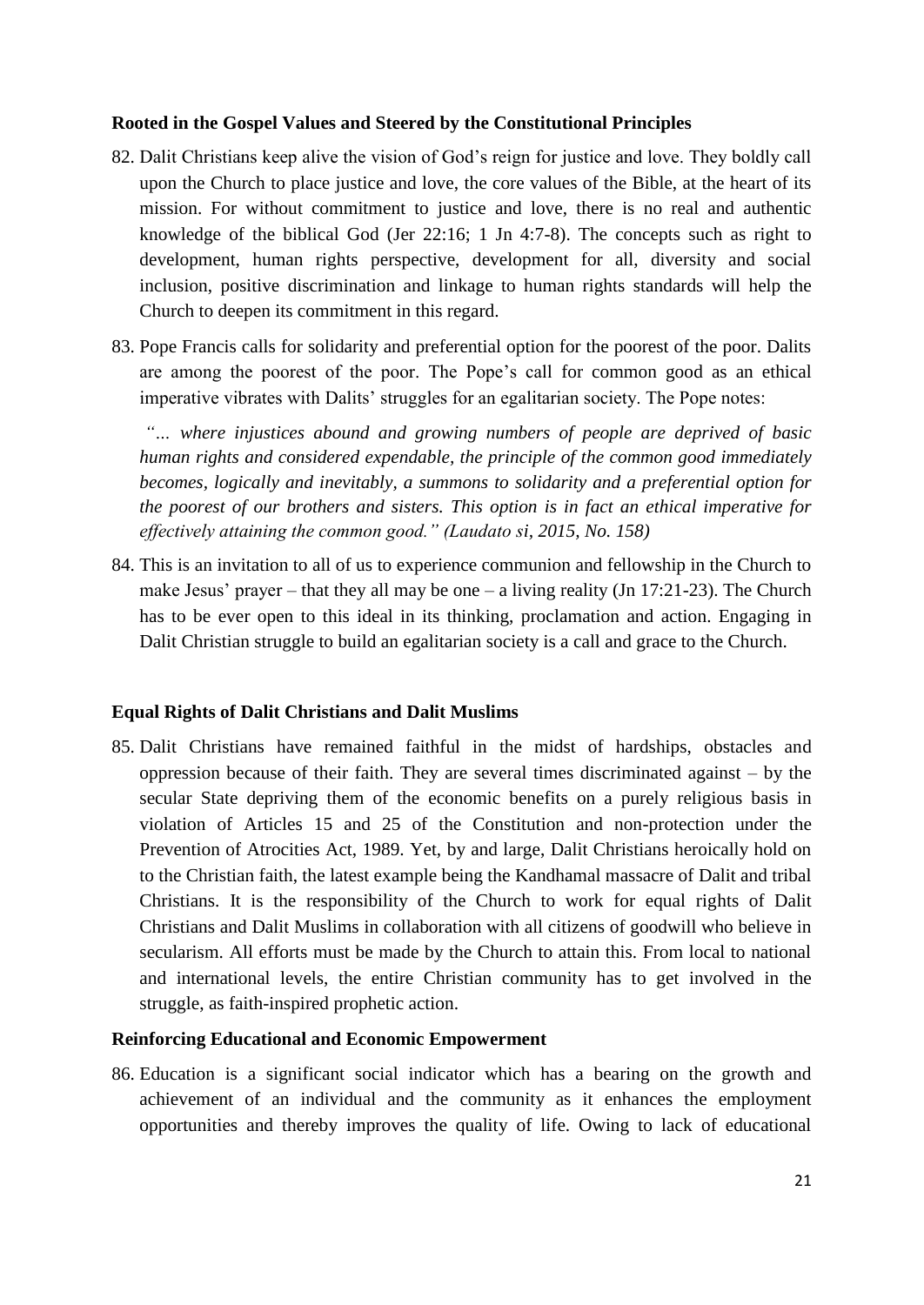opportunities, many Dalit Christians are vulnerable to exploitative employment. Most of them work in the unorganized sector or as contractual and daily labourers.

87. The new generation among Dalit Christians is searching for quality educational training and is ready to venture into new fields and seek employment opportunities. However, due to lack of guidance, motivation, training, and especially financial support, the dreams and aspirations of many of the youth are structurally nipped in the bud. It is time that at every level the Church administration makes available its resources for the educational and economic empowerment of Dalit Christians.

#### **Developing Lay Leadership for Political Action**

88. Obtaining equal rights for Dalit Christians and Dalit Muslims and abolition of practices of untouchability, discrimination and exclusion cannot be realized except through policy changes, and advocacy efforts with the State, bureaucracy, judiciary, media, and police. We have to develop a competent and cohesive leadership, comprising of women and men, to engage in such frontier missions of the Church. These leaders will be able to make a big difference at the grassroots, within the Church and at the national level reaching out to political and social forces.

#### **Strengthening Implementation Strategies and Monitoring Mechanisms**

89. In order to do away with a major lacuna of the past, this policy is to be implemented with rigour. Those in governance structures are invited to create fair and just implementation strategies and monitoring mechanisms at the parish, vicariate, diocese, regional, and national levels.

# **Promoting Accountability and Transparency Mechanisms**

90. It is of great significance that we develop accountability and transparency mechanisms to ensure quality deliverables. Every Christian has the right to know the plans of the Church in this regard. By being transparent, we will allow ourselves to be constructively challenged by the faithful so that with dialogue and mutual understanding we will realize the plans we propose. It will be highly useful that all our plans and programmes reach all the Christians. We should also develop the practice of reporting to the people so that solidarity actions are strengthened for the benefit of all.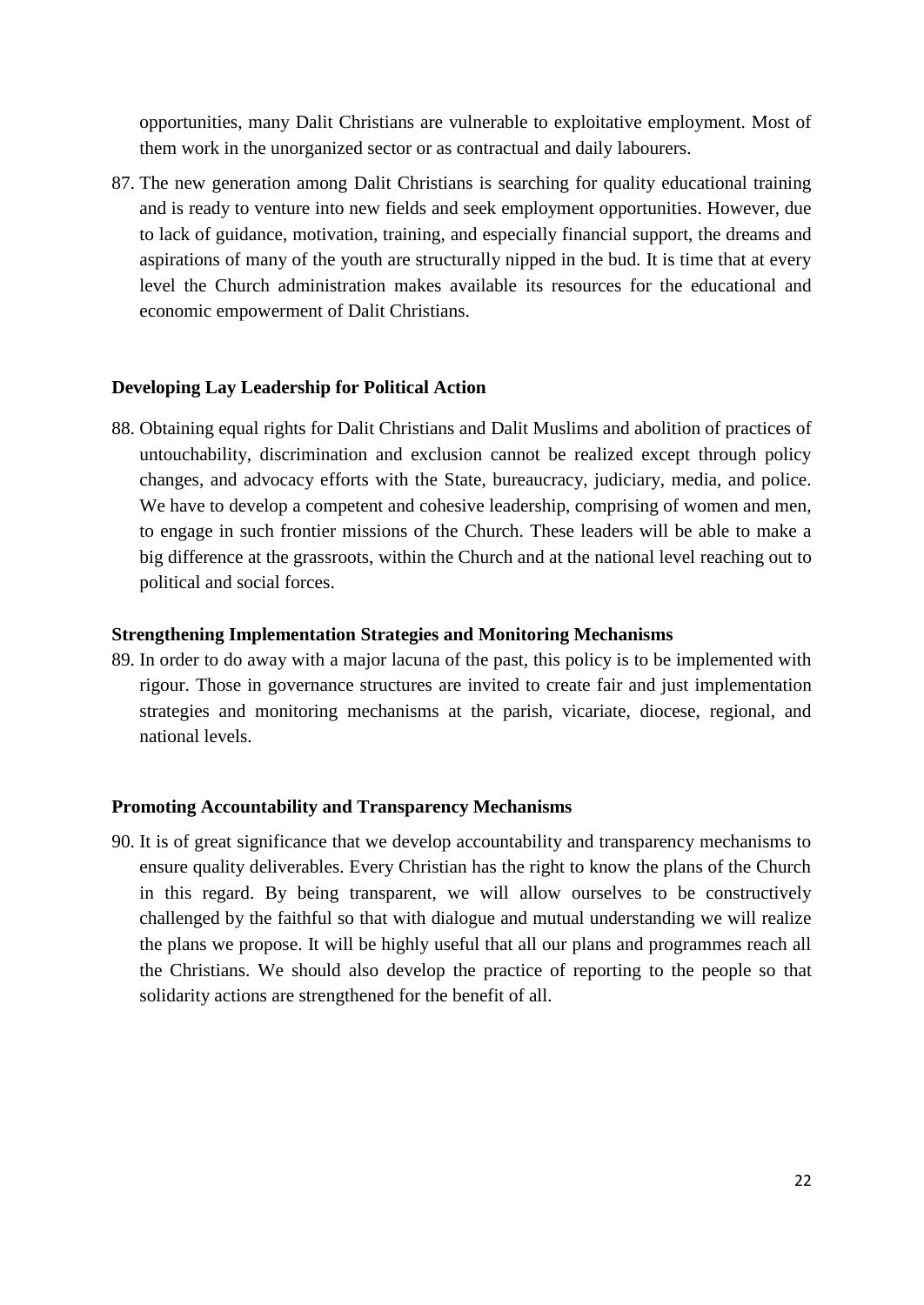#### **Building Solidarity Platforms to Strengthen the Common Good**

- 91. Solidarity has been described by Pope John Paul II as "a firm and persevering determination to commit oneself to the common goal" (*Sollicitudo Rei Socialis* – SRS, 38). It begins with compassionate love which enables every Christian to enter into the inner world of Dalit sisters and brothers where they are broken, wounded, discriminated against, humiliated, lonely, not accepted and respected as equal human beings and assures them of being with them in their suffering. Compassionate love motivates one to understand the root causes scientifically and arouses them to righteous action. Love implies an absolute demand for justice – namely, recognition of the dignity and rights of one's neighbour (*Justice in the World*, Synod of Bishops, 1971, No. 34).
- 92. Awakened by the universal love command of Jesus (Mk 12:28-34) a new awareness sets in to bear witness to the Gospel values, to see the world with the mind and heart of Jesus and to accept the liberating leadership of the marginalized to carry the Cross towards the joy of Easter with deep conviction. In solidarity with the awakened Dalits and people of goodwill, every Christian is asked to engage in continuous struggle against the sinful caste structure (SRS, 38), which becomes the common enemy not only of Dalits but of all humans. The common good is to understand, appreciate and believe that what is best for the last and the least in society – the Dalits – is the best for all humans.

#### **Networking with People of Goodwill and Forging Alliances of the Marginalized**

- 93. Establishing God's reign of justice in this world cannot be carried out solely by the Church. It has to work in partnership with faith-based and secular organizations and people of goodwill. All efforts must be made, from the local to the national level, to build strong networks across caste and religion and win over the goodwill of the people to join our just struggle for the dignity and rights of Dalits and Dalit Christians. Inclusive, democratic and collective leadership has to be promoted so that we are able to efficiently echo the voices of Dalit Christians in the corridors of the decision-makers at the state and national levels.
- 94. The resources human, financial and institutional are the patrimony of the poor. The Church is only a custodian of the resources, mandated to put to use with utmost care and concern for the creation and development of the excluded and alienated, with a preferential option for Dalit Christians and other deprived sections.
- 95. Alienated from livelihood resources, many migrate to the cities to eke out a living. How we should address the concerns of the distressed migrants, who are largely Dalits and *adivasis,* is emerging as a huge challenge nationally. To counter the anti-poor policies and programmes of successive governments, we need to proactively promote collaboration among NGOs, CBOs, Dalit Christians, Dalits in general, Adivasis, women, and minority movements and networks, environmental movements, solidarity platforms, civil and political rights campaign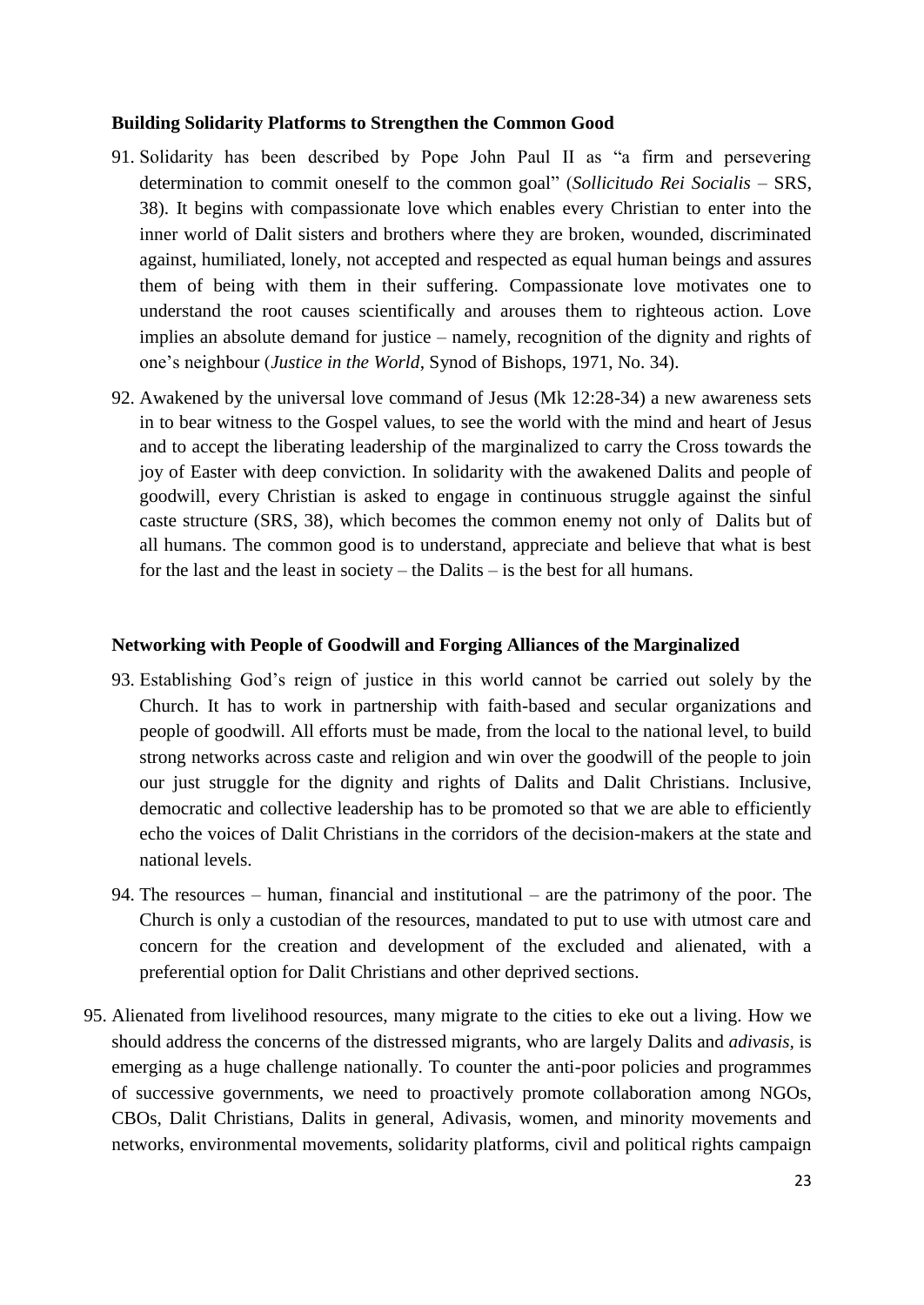groups, and human rights organizations to facilitate building of alliances of the discriminated and excluded communities. In all such endeavours, the last and excluded are to be given due place in the leadership.

# **VI. Action Plan of the CBCI**

- 96. The Catholic Bishops' Conference of India declares that *'Caste discrimination is a grave social sin'* and commits itself to earnestly carry out the following:
	- *a.* Untouchability practised in any form will not be tolerated within the Church. Intensive efforts will be made to abolish discriminatory and exclusionary practices in the Church, including any existing within the sub-castes of Dalit Christians. To this end, a scientific survey will be initiated to study prevailing practices (covert and overt) of untouchability and casteism in the Church at various levels.
	- b. The CBCI Commission for SC/BC is mandated to take forward the policy to inspire, motivate and animate the entire Church in the country through the diocesan and regional structures and diocesan commissions.
	- c. Efforts will be made to appoint competent and enthusiastic Dalit priests as secretaries for the SC/ST/BC commissions at the regional and diocesan levels. A lay Dalit person will also be appointed as Joint Secretary.
	- d. A socio-economic caste census of Christians in India will be initiated by the CBCI, through the Office of SC/BC which would include data on religious men and women, priests and bishops.
	- e. Interactive portal / helpline for the knowledge dissemination on possibilities, opportunities and resources for Dalits and for effective implementation and monitoring of planned programmes will be set up.
	- f. The CBCI Office for SC/BC will be helped to set up a few scholarships at the national level to promote potential Dalit Christians to study abroad.
	- g. Dedicated funds by Caritas India could be set up for the educational and economic empowerment of Dalit Christians and marginalized students.
	- h. Advocacy with decision-makers, following up cases filed in the Supreme Court of India and facilitating the struggle to obtain equal rights for Dalit Christians and Dalit Muslims will be pursued in collaboration with faith-based and secular organizations.
	- i. Efforts for financial stability of the CBCI Office for SC/BC should be undertaken for its effective functioning and for the implementation of this policy.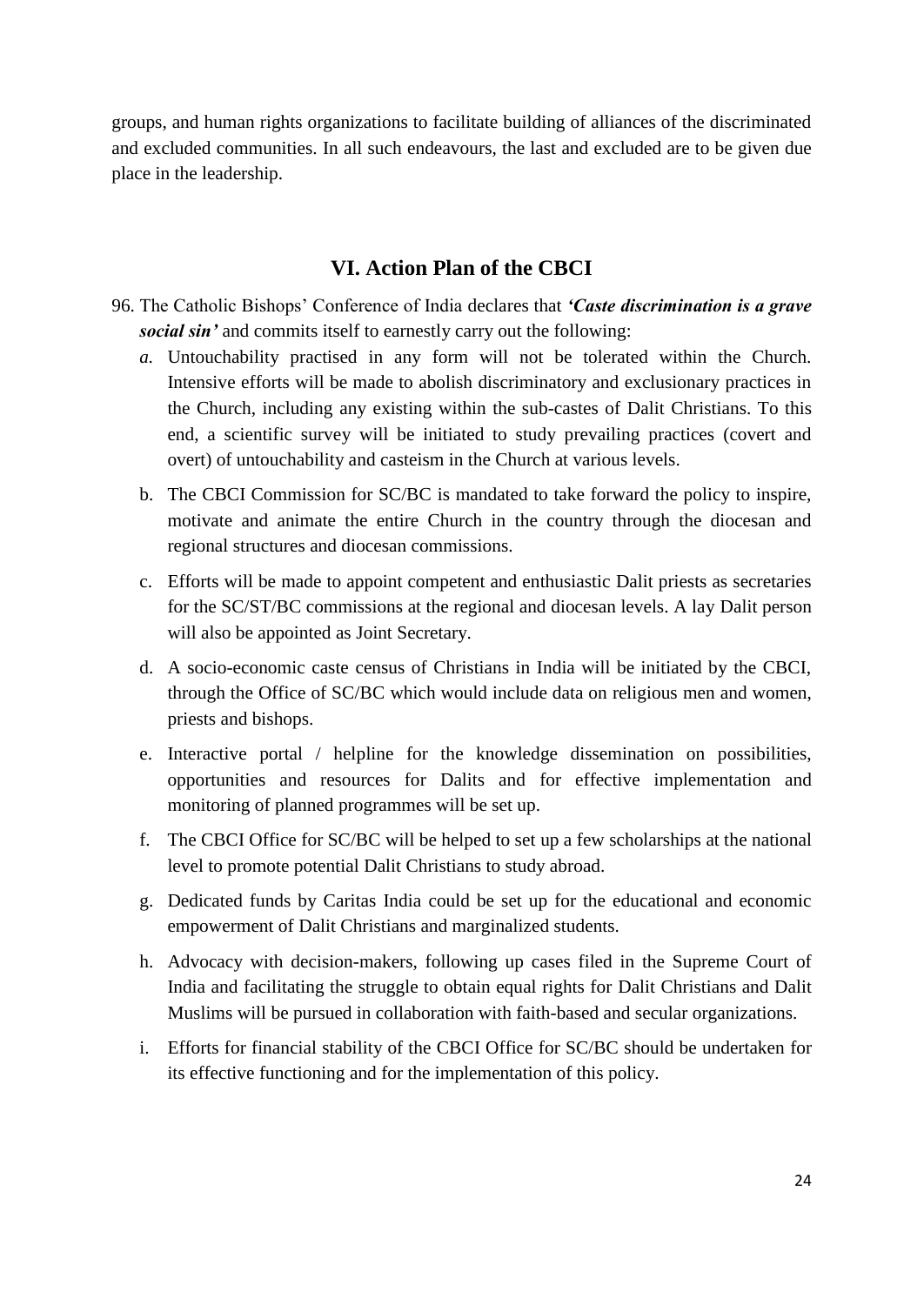#### **VII. Recommendations**

- 97. Pope Francis stated, "Each country or region, moreover, can seek solutions better suited to its culture and sensitive to its traditions and local needs. For cultures are in fact quite diverse and every general principle... needs to be inculturated, if it is to be respected and applied" (AL, no 3).<sup>26</sup> It would only be fair and appropriate that each entity seriously takes up a study of the Dalit issues and chalks out ongoing programmes of action in consultation with different stakeholders and develop implementation, monitoring and evaluation mechanisms appropriate to their context and announce them in the public domain for greater involvement of every Christian and people of goodwill.
- 98. The Catholic Bishops' Conference of India recommends the following to be implemented by the Regional Bishops' Councils, Dioceses and Religious Orders;
	- A. That every Diocese submits its short-term and long-term plans of action within one year of the promulgation of this policy to the Regional Bishops' Council so that we as a Church move forward collectively and systematically in realizing the Gospel values.

# B. **That Practices** of **Untouchability, Discrimination and Exclusion be forthwith abolished:**

- a. Time-bound action plans are to be initiated by every diocese to abolish all forms of practices of untouchability, discrimination and exclusion, especially in places of worship and burial grounds.
- b. If there are dual practices based on caste discrimination, such practices should be stopped forthwith. In case of failure to do so, stringent measures should be taken by the Church authority concerned.
- c. All youth and women in the Church are to be educated about the history, politics and the socio-economic aspects behind the origins and practices of caste in the Church and in the larger society.

# C. **That special attention be given at all levels for the promotion and care of Vocations to priesthood and religious life from the Dalit community:**

- a. Systems and mechanisms are to be put in place to promote vocations from Dalit Christians in the dioceses and in religious orders. While vocation promotion is a ministry of everyone in the Church, to facilitate vocations from Dalits it would be appropriate to have vocation promoters from among Dalit Christians. It is important to have vocation promoters who understand the background and cultural sensitivity of Dalits and ability to accompany the young from school days.
- b. Vocation promotion camps should be organized at nodal places where Dalit Christians live in big numbers.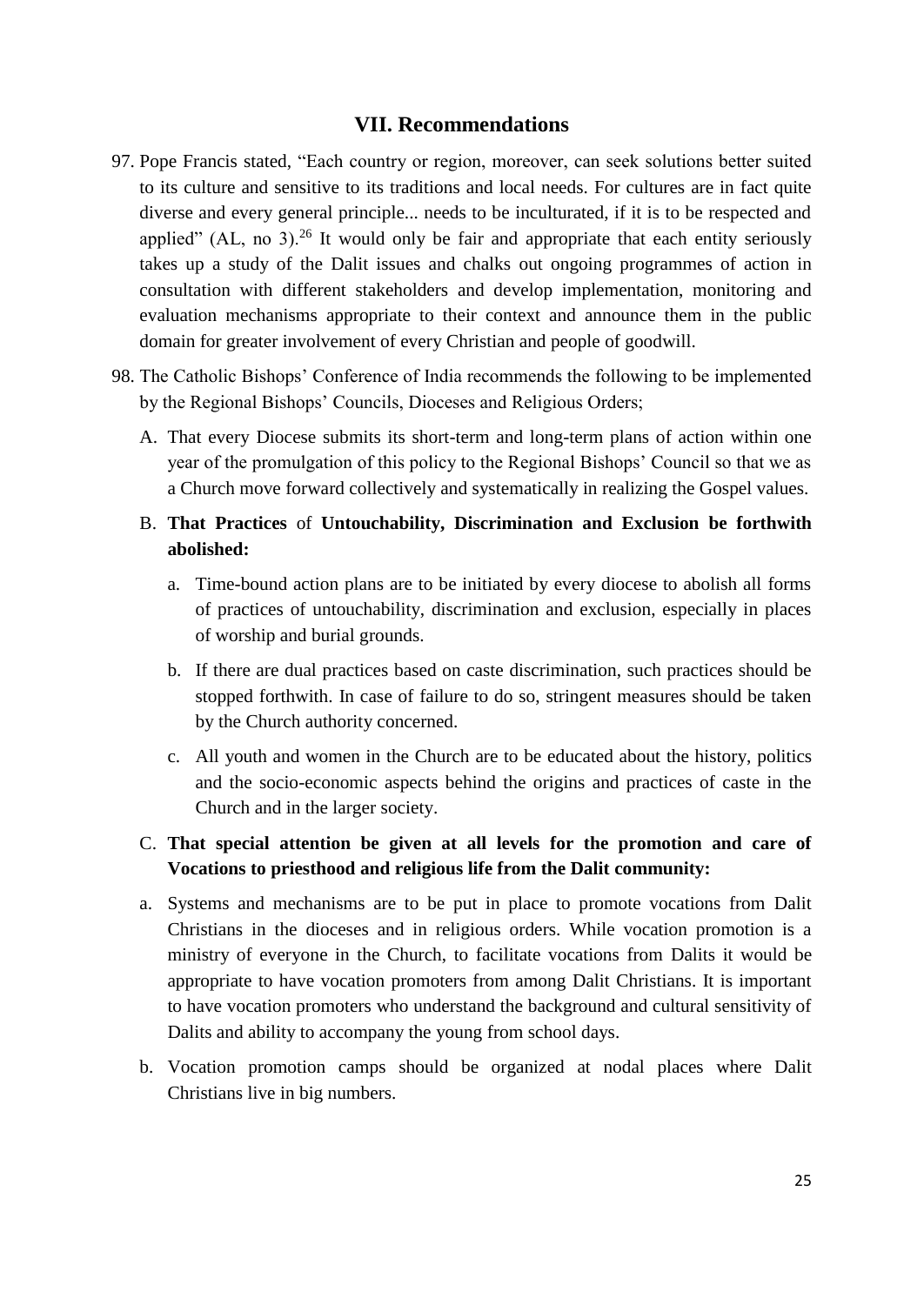# D. **That there be Participative and Inclusive Administration and Transparency in Governance:**

- a. Proportionate representation has to be given to Dalit Christians in Parish Councils, Diocesan Councils and in all Church bodies. The voice of Dalits must be heard in all decision-making bodies in the local Christian communities. Similar representation is also to be given in education board, finance committee, recruitment board, etc.
- b. As a sign of affirmative action, just representation is to be promoted and ensured in different leadership and executive roles in the Church.Such affirmative actions are to be implemented in various decision-making bodies of religious orders as well.
- c. All the schemes and programmes chalked out by the dioceses are to be monitored. Monitoring, documenting and reporting mechanisms are to be worked out by every region and diocese to gauge the progress made and every year reports are to be presented in the Regional and Diocesan level Meetings.
- d. Financial budgeting social audit, specially with regard to the welfare of the Dalits in our institutions and other ventures is to be carried out every year to help assess, monitor and give feedback about how far success has been achieved in empowering Dalit Christians.
- e. Documents and reports could be uploaded on the diocesan websites to promote transparency and accountability. Each Diocese could also publish a list of all beneficiaries, including Dalit Christians and other marginalized people, in its annual publications.

# E. **That Liturgical and Para-liturgical Concerns of the Dalits be attended to:**

- a. Dalit music, dance, folklore, stories, literature, proverbs, myths, legends, and aesthetic expressions contain liberating and counter-cultural values. Through a time bound comprehensive study the rich cultural heritage of the Dalits should be integrated in liturgical and para-liturgical celebrations.
- b. Equal and respected participation of Dalit Christians, especially of women, is to be furthered in liturgical and para-liturgical celebrations.
- c. The reality of caste and its contradiction with Christ's vision of building a casteless society is to form part of the Catechism and must be taught to Christians from childhood onwards. In this connection, suitable modifications may be necessary in the catechetical directory of India and catechetical syllabus.
- d. Efforts should be made to appoint Dalit Christians as catechists so that the children and the young are taught to transcend caste and to cherish the values of God's Kingdom.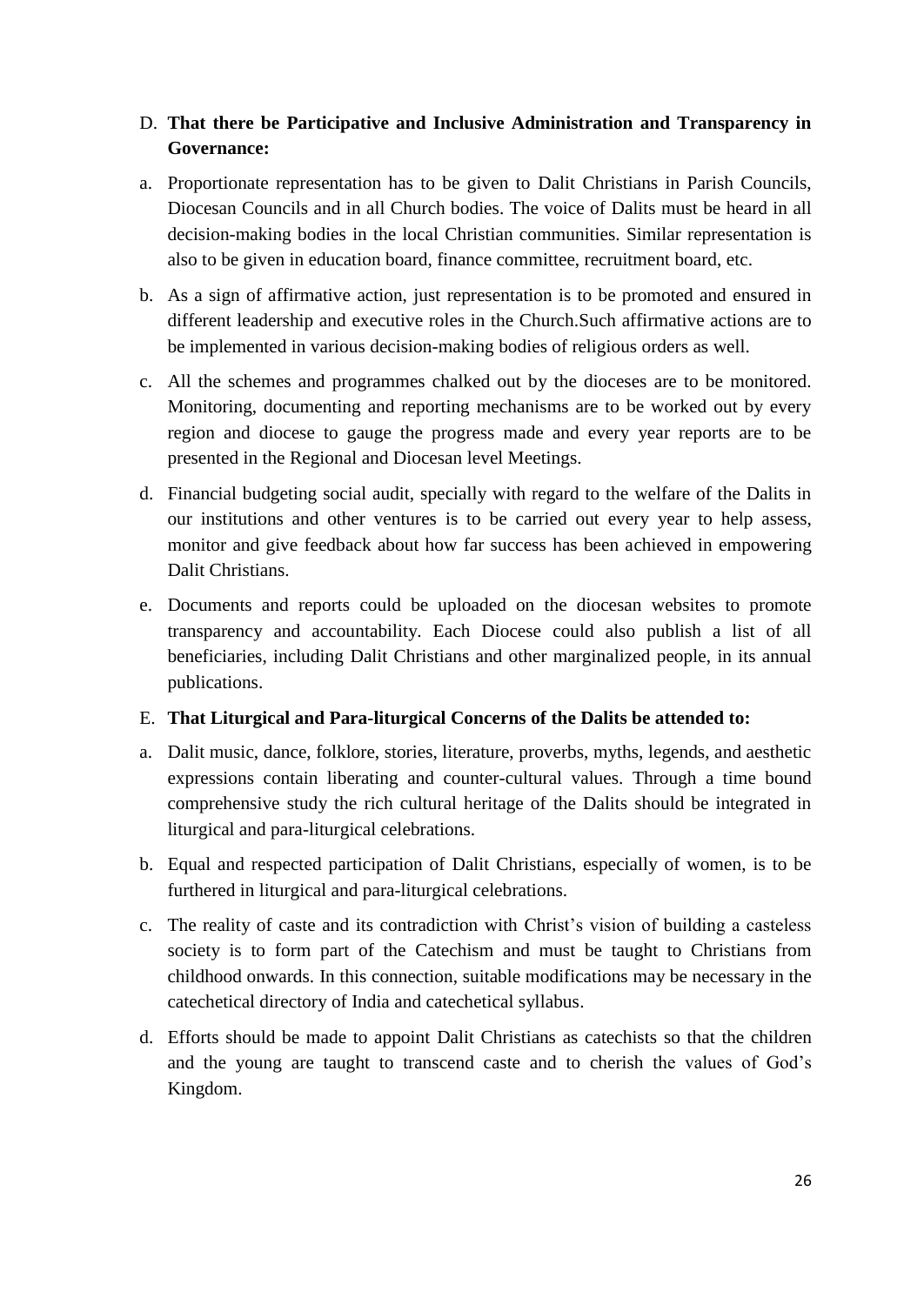# F. **That special interest be taken in the Formation of Clergy and Religious:**

- a. The seminarians and religious in formation houses must be given courses and programmes for sensitization of evils of caste and change of mindset. They must be trained to give relevant homilies and sermons, and conduct meaningful liturgy for the liberation of all Christians from the caste system.
- b. At every stage of the formation of the clergy and religious, appropriate courses on Dalit and tribal identity, history, culture, and theology are to be included as part of their curriculum.
- c. It is highly recommended that these subjects are taught by formators who are from Dalit and tribal communities, or have worked among them and have concrete experiences of untouchability and discrimination. As far as possible, at every level of formation, it is important to have a pool of formators from Dalit community.

# **G. That Dalit Women and Children be accorded their due space:**

- a. "The feminine genius is necessary in all expressions of the life of the Church and of society", said Pope Francis while meeting with the Superiors Generals. Where reservation is provided for Dalits in education and employment in Catholic Institutions, 50 per cent has to be reserved for Dalit Catholic women.
- b. Dalit women have to be ensured equal participation in the decision-making bodies at the diocesan, regional and national level.
- c. Provisions for financial aid at all levels should be made for the educational development of Dalit children and women.
- d. Special attention is to be paid to the formation of Dalit children through various Church-related activities to ensure that they grow up with dignity and self-worth.

# **H. That programs for Youth Development among Dalits be initiated:**

- a. Creative and innovative programmes are to be chalked out to train Dalit youth in every diocese and build a vibrant Catholic Dalit youth movement to tackle caste based discriminations and atrocities.
- b. SC/ST/BC Commissions of the dioceses, in partnership with the CRI, could organise workshops and courses to train Dalit Christian youth, men and women, in leadership, personality development, soft skills and entrepreneurship skills to enhance selfesteem, self-confidence and self-reliance.
- c. Training of Dalit youth in journalism and social media would help them to expose in the public domain injustices meted out to Dalits.
- d. At the level of dioceses, career guidance and employment centres could be set up to link up Dalit youth with various employment opportunities available in government and private sectors.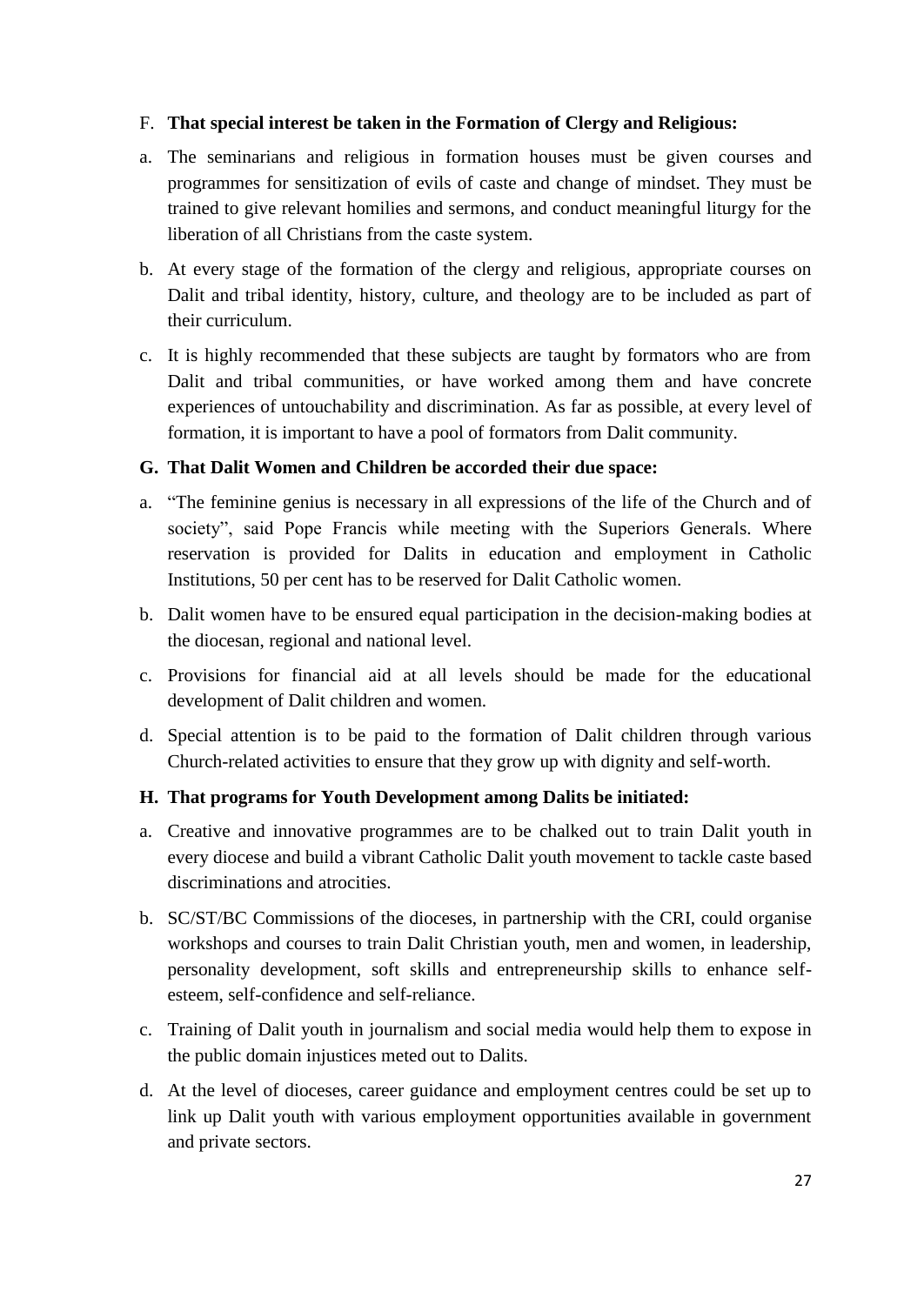e. In the same manner, special attention is to be given to shape the minds of all Christian youth to fight against casteism, communalism, consumerism and the negative impact of the market economy. The youth are to be animated to understand that violence and discrimination against Dalits is essentially a human rights issue.

# **I. That Dalit Leaders be empowered to Strengthen People's Movements:**

- a. The lay leadership from among Dalit men and women is to be developed to facilitate and strengthen Dalit movements.
- b. Systematic training in various skills and capacities is to be imparted to understand, analyse, network and advocate for the elimination of practices of untouchability, discrimination and exclusion.

# **J. That Social Consciousness be created and Social Relations be strengthened:**

- a. Special attention and care should be given to sub-groups among Dalits in all the trainings, admissions, appointments and entrepreneurship endeavours.
- b. Inter-caste marriages are to be encouraged and given special incentives in the parishes and in the dioceses, thus providing signs of recognition.
- c. Happy mixing of Christians belonging to different castes could be facilitated through seminars, get-togethers, leadership sessions, cultural programmes, and liturgies to mould all Christians to bring about a drastic change in mindset and attitudes.

# **K. That Educational Empowerment of the Dalits becomes a priority:**

- a. Adhering to the All India Catholic Education Policy, 2007, all Christians are to be admitted in the schools, colleges and technical educational institutions run by the Church and religious orders.
- b. Special consideration is to be given to Dalit Christians in admission to English medium, CBSE schools and in job-oriented and technical courses which are in demand.
- c. Follow-up and supplementary educational programmes are to be conducted in the rural and urban educational institutions to reduce the number of dropouts and support Dalit Christian students.
- d. Adequate financial support mechanisms are to be worked out to sponsor and provide financial assistance to Dalit Christians. To this end, an Education Fund for Dalit Christians could be set up in every diocese. Every year the list of beneficiaries could be published.
- e. Dalit Christians are in greater need of opportunities in higher education. Appropriate mechanisms are to be created to make it possible for Dalit youth to secure admissions in higher education, especially in the professional educational institutions such as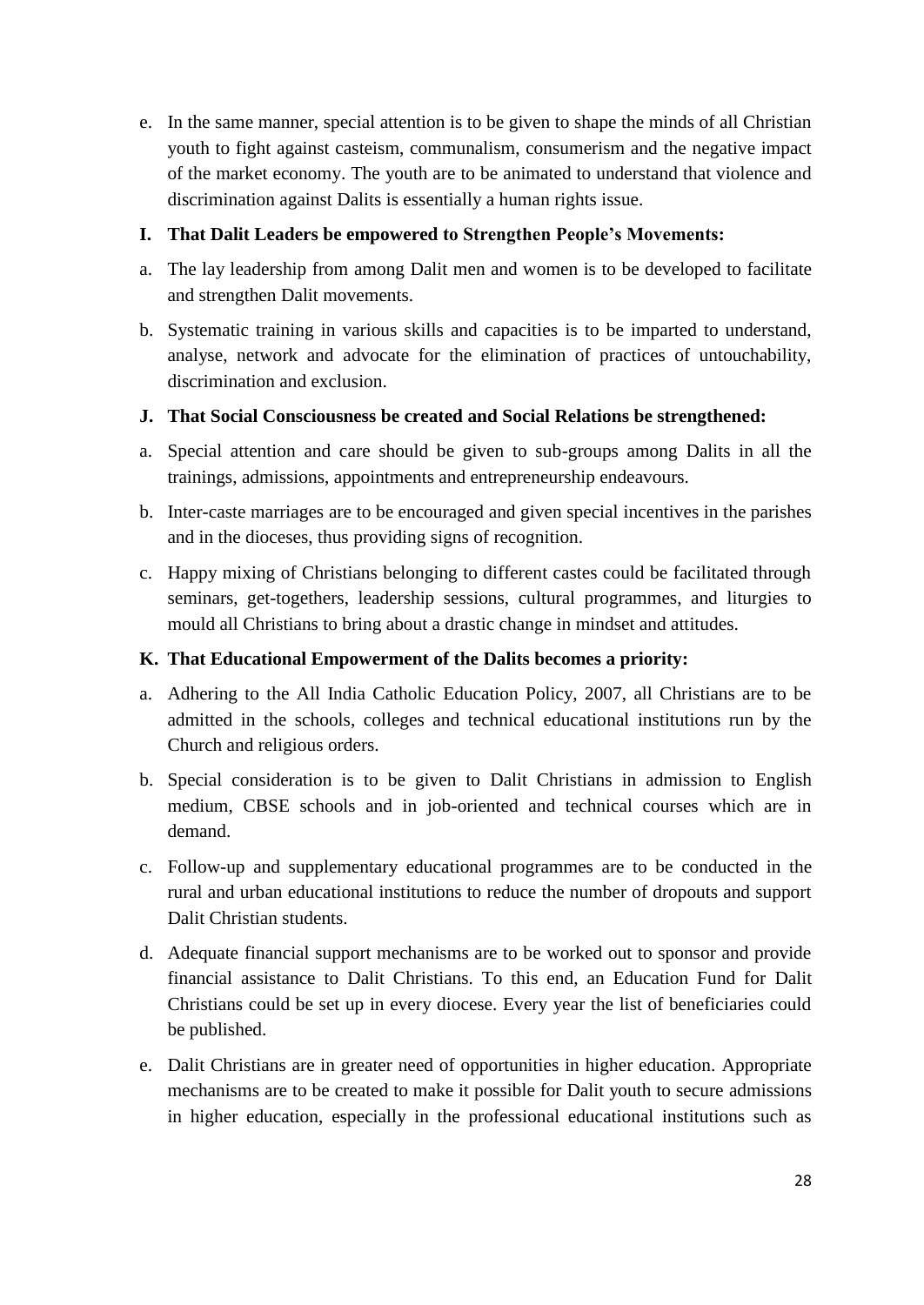engineering, medical and management studies. In Catholic institutions proportionate number of seats should be reserved for Dalits.

- *f.* Hostel facilities are to be provided for Dalit students in major cities, especially those who pursue undergraduate and postgraduate education. Every diocese could plan and begin residential facilities to promote education of Dalit students in major cities and towns where the Church or the religious orders do not have higher educational institutions to support Dalit students from rural areas, especially women.
- *g.* Meritorious Dalit Christian students could be guided to pursue higher education in Catholic universities abroad. Such students could also be helped to find sponsors through the contacts of the Church or as inter-diocesan collaboration with dioceses abroad.
- h. Under the auspices of the Regional Bishops' Council, Special Educational Training Centres could be established to promote Dalit students to enter into central government services such as IAS, IPS, IFS, etc., and for the state public services.
- i. A Dalit professionals' forum could be initiated to plan and implement Dalit educational and empowerment programmes.

#### **L. That Dalits be encouraged in Employment and Entrepreneurship:**

- a. Systematic efforts should be made at the local and state levels to facilitate Dalit Christians to access government welfare schemes, scholarships and other privileges.
- b. Proportionate representation is to be ensured to the eligible Dalit Christian candidates in jobs, at all levels, in all Christian institutions.
- c. The seniority list with due consideration to merit should be strictly adhered to in appointments and promotions.
- d. Every year a reasonable budget should be earmarked for creating Dalit Christian entrepreneurships and skills training at the diocesan level.
- e. To promote entrepreneurship among Dalit Christians, proportionate number of contracts, such as construction works, running canteens, in shopping complexes, in providing uniforms and notebooks could be given to Dalit Christians.
- f. At the Diocesan level, Financial Development Limited Companies could be initiated to promote entrepreneurship among Dalit Christians.
- g. Job-oriented technical and skills education linked to employability opportunities in the market could be promoted.
- h. Shelter is one of the basic needs of Dalit Christians. Schemes need to be developed to help those Dalits living under thatched roofs to live in dignified housing conditions.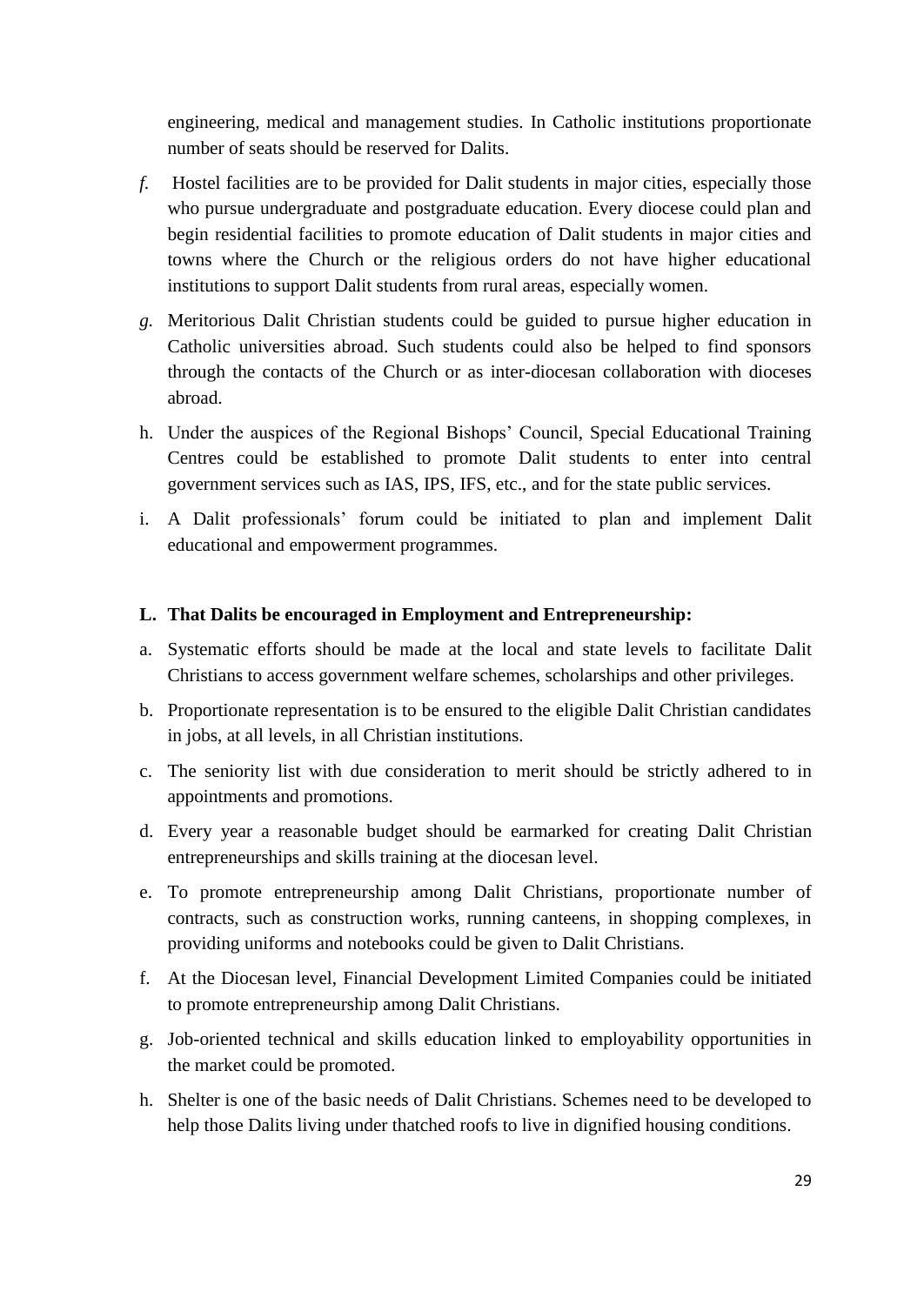#### **M. That Grievance Redressal and Peace-building mechanisms be established:**

- a. Liberating sacraments should never be used as a means to punish people, especially Dalits. Refusal to give communion and blocking people from entering the church to punish them due to misunderstandings, personal grievances, unsettled disputes and such other things is not Christian. Such actions should be stopped forthwith by addressing the issue in a properly empowered forum.
- b. A regional grievance redress mechanism is to be set up to address grievances related to practices of untouchability and caste-based discrimination that come up from dioceses in that region.
- c. Similarly, each diocese will set up redress mechanisms to address the issues of castebased discrimination and non-implementation of Dalit policy and programmes of the Catholic Church of India. This structure will involve the Chairperson of the SC/ST/BC Commission, secretaries of education and Diocesan Social Service Society (DSSS), and other qualified members.
- d. In all peace-building process of caste conflicts, participation of Dalits and Dalit women along with the other parties is to be ensured.

# **VIII. Review and Monitoring**

- 99. Effective implementation of the Policy of Dalit Empowerment depends upon the commitment of every Christian and the Church leaders and their taking responsibility for the success of the policy. For this, proper internal monitoring mechanisms and evaluation at various levels is indispensable
- 100. An internal monitoring team should be formed at every level from parish to the national level. At all diocesan levels, the team will be appointed by the local ordinary to whom the monitoring team should report. At the regional and National level, the respective Chairman Bishop of the SC/BC Commission will be responsible for the monitoring team. At all levels the team should have members from the SC/ST/BC Commission cells, Commission secretary and CRI representatives.
- 101. At least once in six months the monitoring team will meet at the vicariate (Deanery) level and once in a year at the diocesan, regional and national level. The vicariate team will send the report of the meeting to the local ordinary for further action. Similarly, the reports of the regional meetings need to be sent to the CBCI Office for SC/BC for record and follow up action if necessary.
- 102. The monitoring committees will assess and evaluate the implementation of Dalit policy and whether the recommendations and programs are procuring the desired results.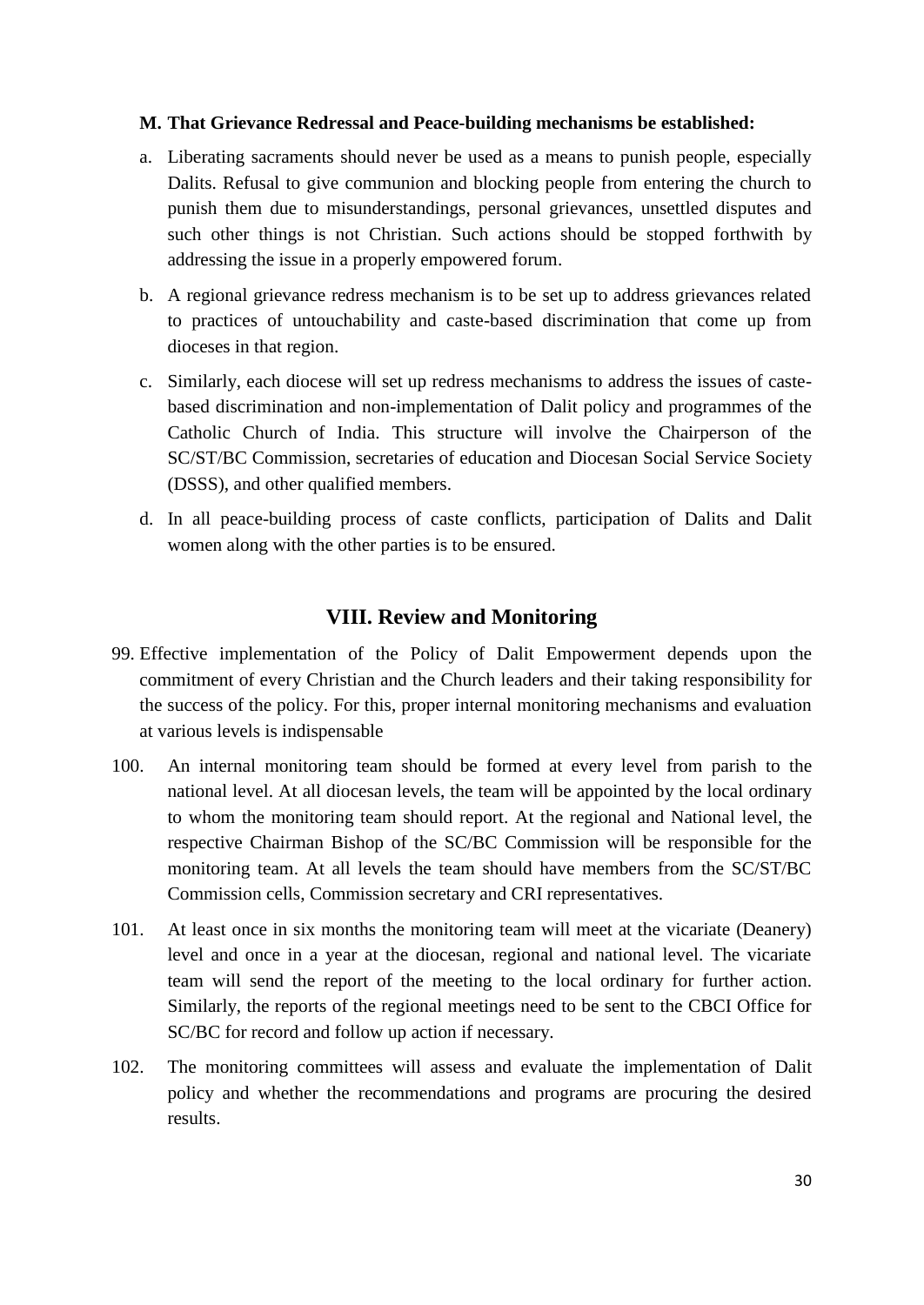103. Annual report of the monitoring and evaluation committees of diocesan, regional and national level ought to be made available for greater visibility and accountability.

# **IX. Conclusion**

- 104. Empowered by the Word of God, the Church in the world has been striving to grow in the Lord as a community-building community, a united, well-harmonized and integrated community in tune with the heartbeat of the same Lord of History. God's definite option for the marginalized leads to the universal salvation, offering the fullness of life to all. This salvific way of growing pure and blameless for the day of Christ in the Indian context will fill us with the fruits of compassionate justice, joyful communion and righteous fellowship born out of the Spirit for the glory and praise of God (cf. Phil 1:9-11). The CBCI policy for Dalit Empowerment seeks to ensure that all sections of society equally feel the call to enjoy the love, mercy and compassion of the creator who has made every human being in His own image and likeness.
- 105. "God chose what is foolish in the world to shame the wise; God chose what is weak in the world to shame the strong; God chose what is low and despised in the world, things that are not, to reduce to nothing things that are" (1 Cor 1:27-29). All those who have been counted as untouchable and polluted by the mindsets of the power centres are the privileged medium of divine revelation. It is through these despised lots that the inclusive culture of embracing every human as co-human is manifestly expressed by the divine. *Kairos* (the privileged moment of Divine Grace) will be born when we struggle together to create a new society where all of us will be the Children of One God as One People in the Church in India. This is possible only by way of removing every trace of mindset and discrimination based on casteism. Let us make a solemn pledge as Disciples of Christ to create a new society free from casteism. The God of Compassionate Justice, Jesus Christ- love made incarnate, the Holy Spirit the Giver of Wisdom, together with Mary our Mother, will walk together and join hands with us in our journey towards the fullness of life with abundant joy (Mt 28:20).

#### **Notes**

1

<sup>&</sup>lt;sup>1</sup> Jon Sobrino, *Witnesses to the Kingdom*, Orbis Books, NY, 2003, p. 139.

<sup>&</sup>lt;sup>2</sup> Address to group of Bishops from Tamil Nadu, India, on 17 November 2003.

<sup>3</sup> http://www.mainstreamweekly.net/article3975.html

<sup>4</sup> From various sources and the National Human Rights Commission Report on the Prevention of Atrocities against Scheduled Castes, 2010.

<sup>&</sup>lt;sup>5</sup> Cf. para 93 of NHRC Report 2010 for the three-pronged approach.

<sup>6</sup> For a comprehensive reading, cf. the K.B. Saxena Report to the NHRC.

<sup>7</sup> For disabilities experienced by Dalit Christians, see, for example, *Christians of Scheduled Caste Origin in India, Study of their Socio- Economic, Cultural and Political Status* (Centre for Dalit/Subaltern Studies, New Delhi, 2013).